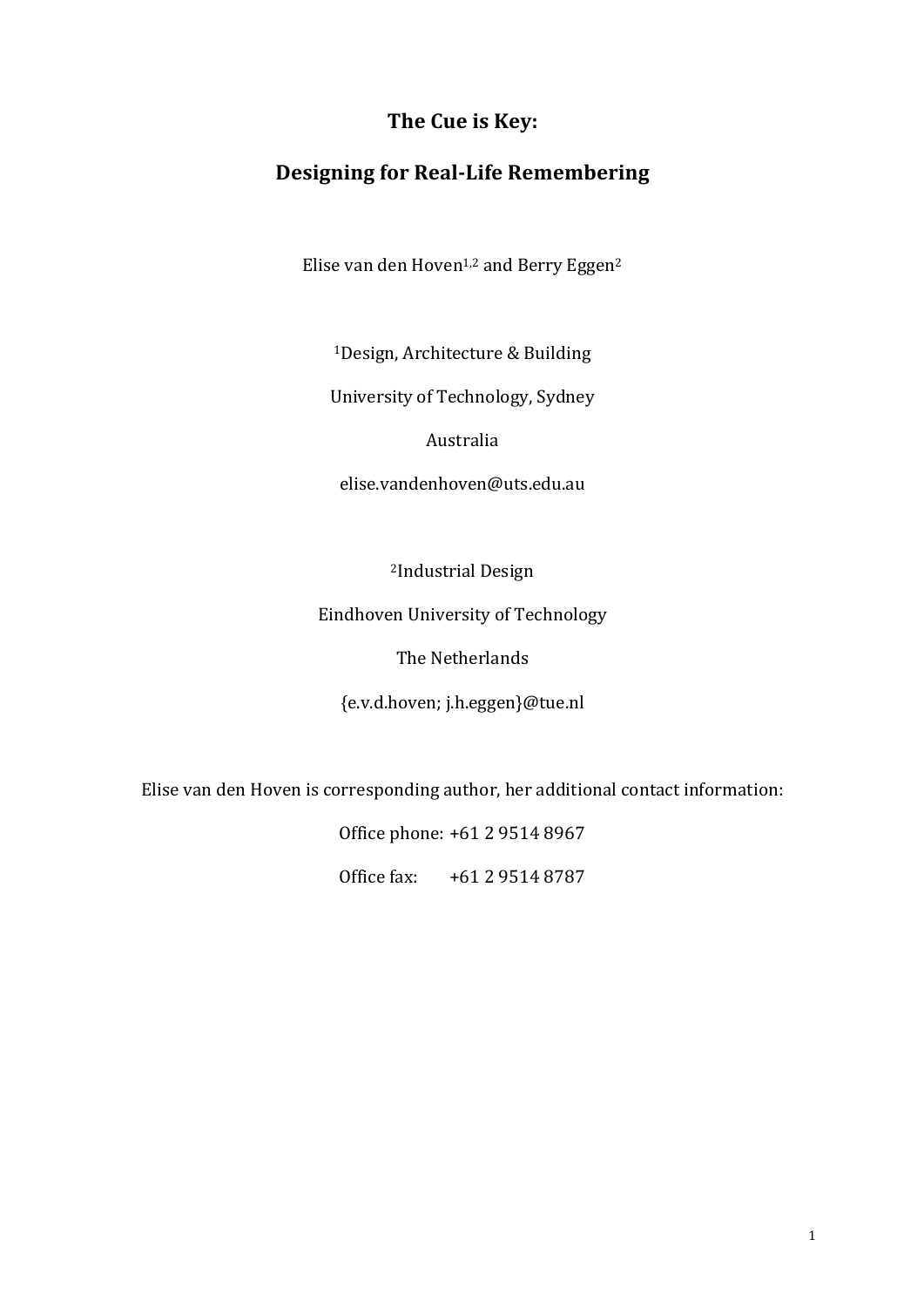## Abstract

This paper aims to put the memory cue in the spotlight. We will show how memory cues are incorporated in the area of interaction design. The focus will be on external memory cues: cues that exist outside the human mind but have an internal effect on memory reconstruction. Examples of external cues include people, environments and things, where the latter are most relevant for the aim of this paper since these cues can be incorporated in designs. The contribution of this paper is two-fold: 1- providing insights into how memory research informs the design of devices to facilitate personal memory recall; and 2- by taking a design perspective, raising questions about memory cues as part of real-life remembering to inform psychological memory research. Since memory theory inspires design and both fields would benefit from collaboration, we would like these questions to be inspiration for future memory research, in particular targeting external memory cues.

*Keywords*: memory cues, personal remembering, augmented memory systems, interaction design, design research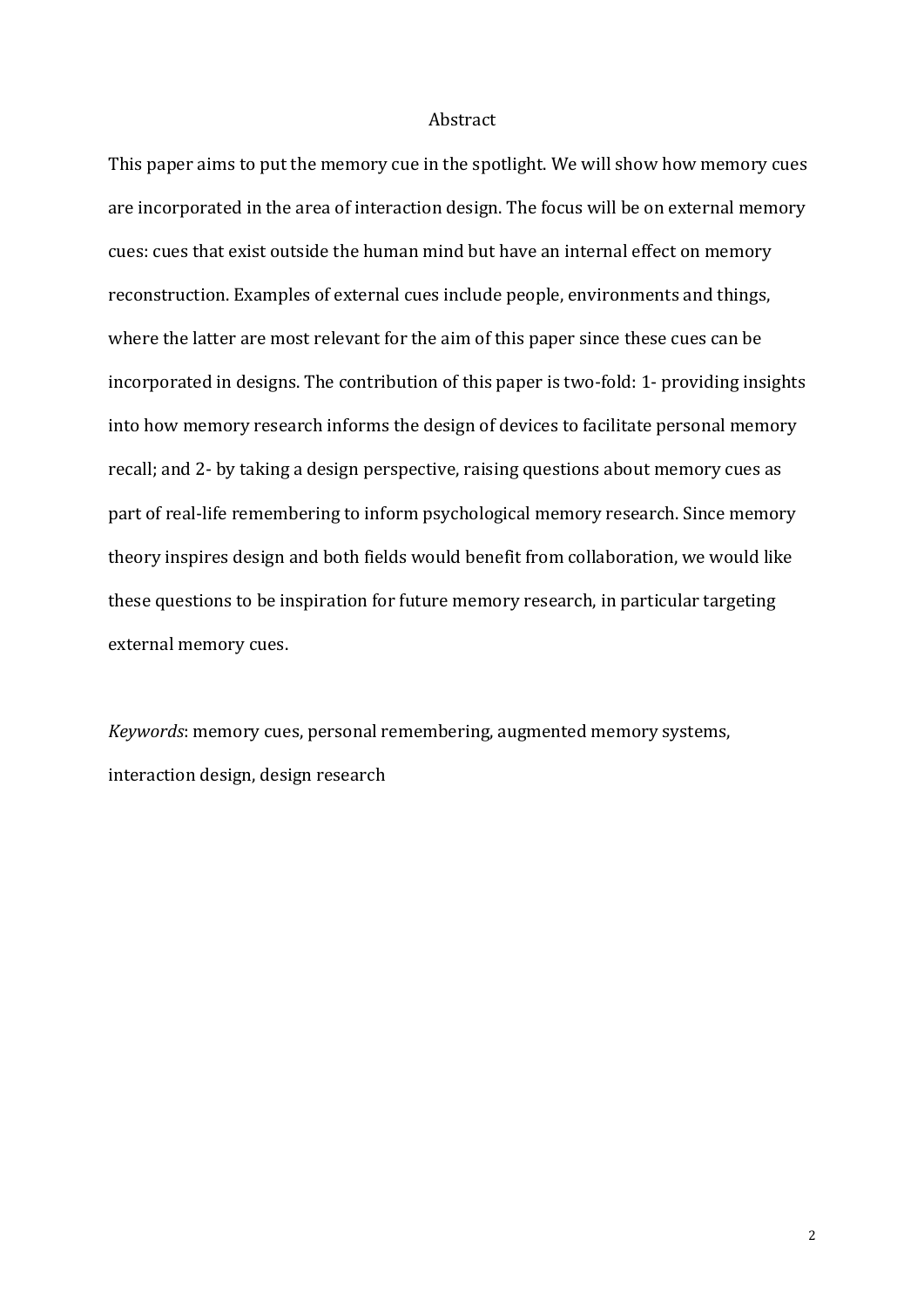## The Cue is Key:

## **Designing for Real-Life Remembering**

*"a more complex interaction between stored information and certain features*  of the retrieval environment seems to be involved in *converting a potential memory into conscious awareness"* (p. 352-353, Tulving & Thomson, 1973)

Memory cuing is concerned with the bringing to consciousness of an unconscious state, and is in itself a complex interaction, as mentioned by Tulving and Thomson (1973). According to the Oxford dictionary  $(2013)$  a cue is 'a circumstance or piece of information which aids the memory in retrieving details not recalled spontaneously'. This broad definition shows that a retrieval cue can come in many shapes and sizes and that the cue and the context of cuing are important. This paper aims at getting a better understanding of what a cue is and whether a cue or cuing can be influenced through design. The focus will be on external memory cues, which are physical or digital cues in a tangible embodiment with an internal effect (as part of this complex interaction) on memory reconstruction. Examples of possible external memory cues include people, environments and things. Things (or part of things) are most relevant for the aim of this paper since these potentially can be designed themselves. Instances of these external tangible cues can be completely personal and seemingly infinitely diverse, e.g. a birthday gift from a close friend, a heirloom piece, a souvenir, the colour of a fabric, or the traditional holiday photo album.

This paper will be about personal memories, as in autobiographical and episodic memories (for an overview, see Berntsen & Rubin, 2012), which can be retrieved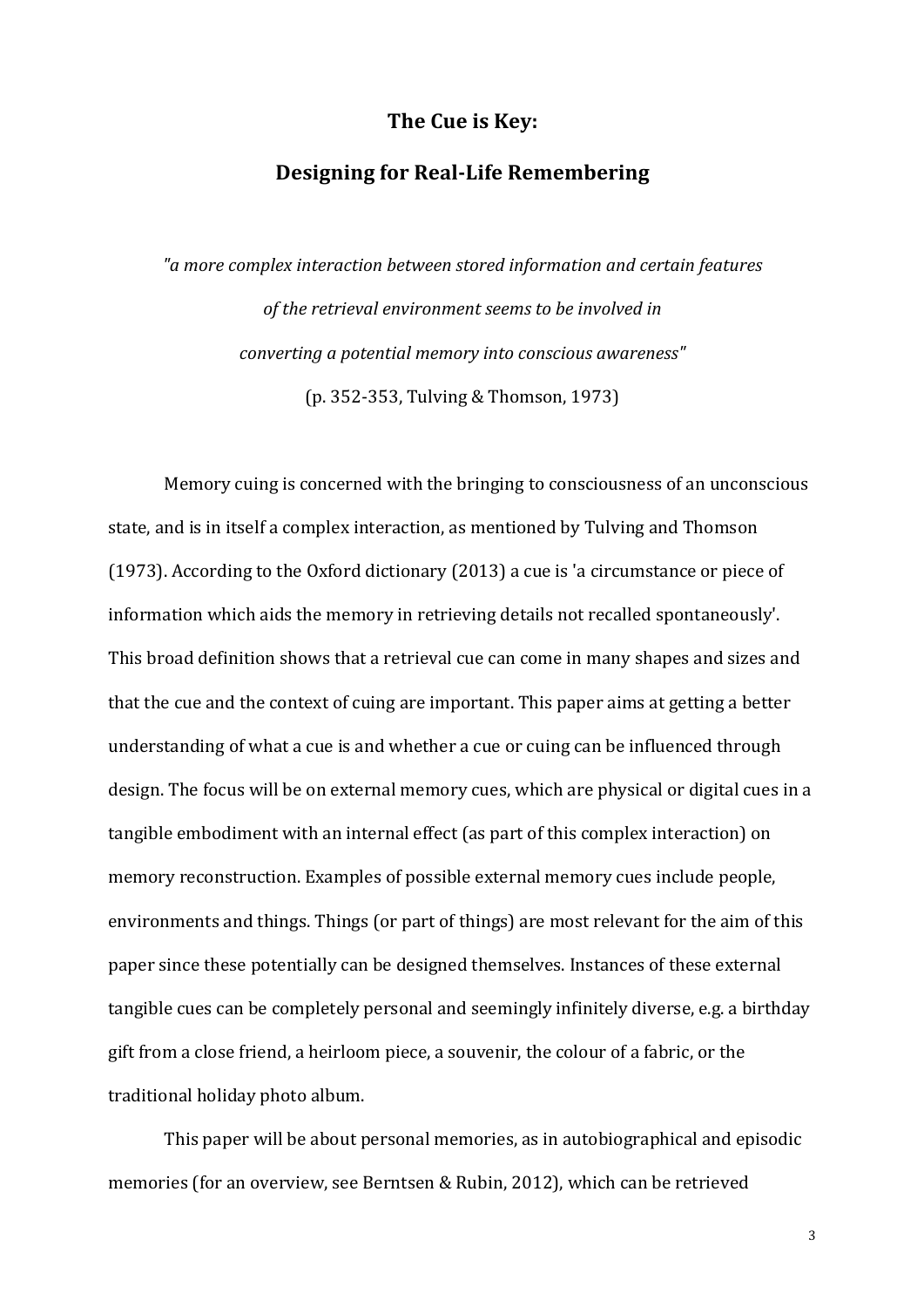voluntary and involuntary (Berntsen, 2009). More specifically the focus is on everyday memory recall, which we define as remembering autobiographical memories while taking place in real life, in the real world as opposed to remembering taking place in lab conditions. These lab experiments are very useful for studying one or two variables indepth, and these often involve the learning of artificial material (such as word lists) in artificial situations with a homogeneous subject population (typically students) (e.g., Chu & Downes, 2002, Rubin, Groth, & Goldsmith, 1984, Vaidya & Gabrieli, 2000). The often used "free recall" paradigm is not as free as it sounds, in that subjects are given the task to recall specific information and just like the "cued recall" paradigm the items-to-berecalled are related to recently presented material that had to be memorised.

This is very different from our everyday remembering, which can happen anywhere, anytime, by anyone and through the use of any possible retrieval cue. The memories recalled can occur in all their richness, it can closely resemble the real experience and is not limited to remembering words. This everyday remembering is a truly free type of recall, which can happen both voluntary and involuntary.

Memory cues, and also the process of memory cuing, are important but not yet well understood. That is why these have been and still are highly relevant topics in memory research. The research focus, however, is predominantly on the psychology behind it all; therefore this paper takes a different perspective, namely the one from design, and in particular interaction design. The main assumption behind this design perspective is that the presentation of memory cues and the way in which this is done has an effect on remembering. Therefore, what is interesting for design concerns not so much the internal cues but the external ones instead: how are these currently used and presented in the real world. Ultimately we aim to use this knowledge to design tools that support everyday personal remembering. The term *supporting* can be interpreted in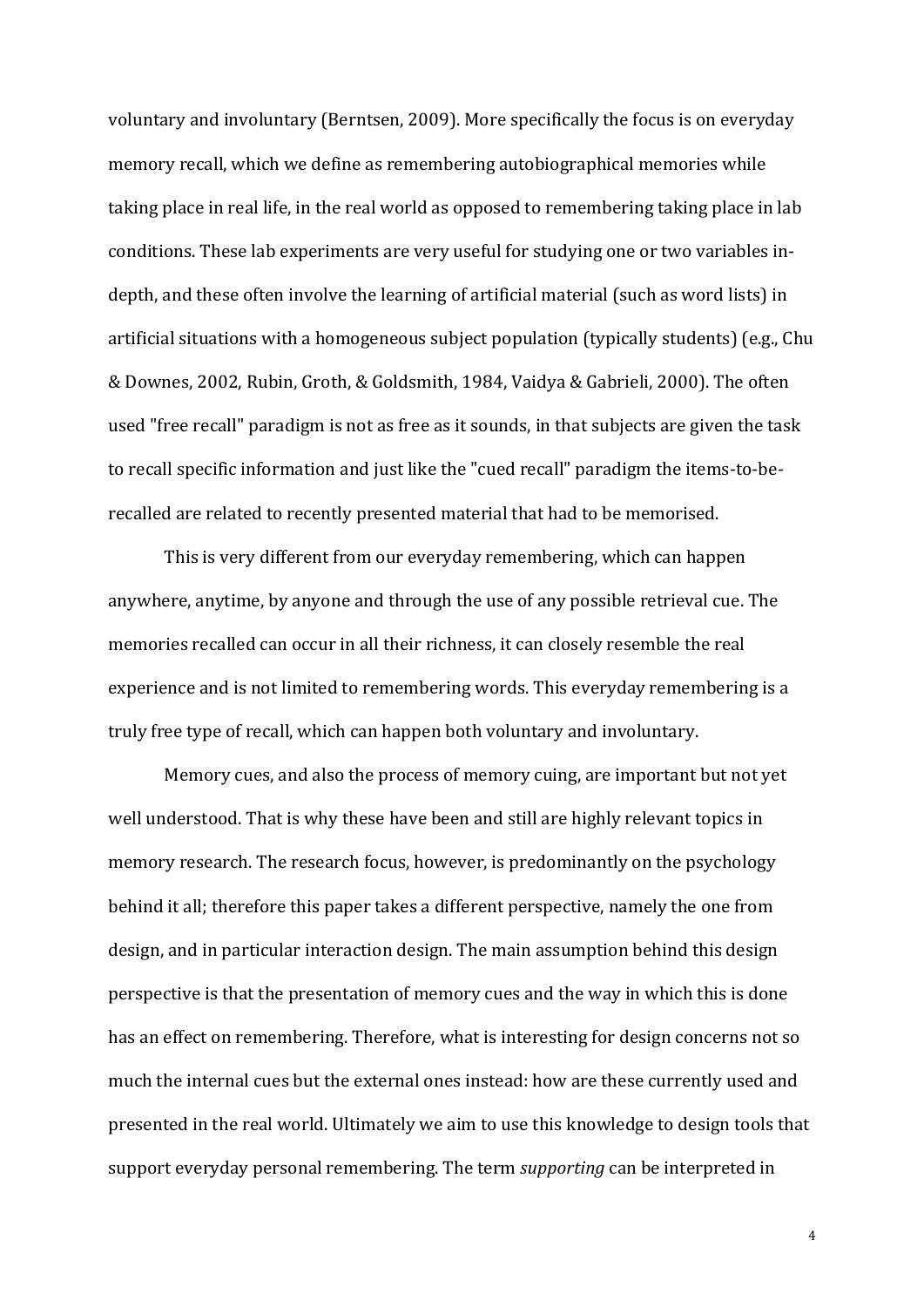many ways, as will become clear when examples of earlier work are listed in the Cues In Design section. In general, supporting concerns the personal remembering experience, for example, communicating about or sharing memories with other people. This is opposed to research that focuses on improving remembering skills, such as increasing the validity and accuracy of memories.

After more than ten years of experience in the area of designing to support remembering, the authors have concluded that one of the keys to success in terms of facilitating and supporting remembering is the memory cue, in particular understanding what it is and what the potential for design is. The focus in this paper is not the memory cuing *process*, which would include for example, depth of processing, availability, accessibility, attention, discriminability and the related fields of distributed and extended cognition, but instead the focus is on the memory cues itself. The appearance, presentation and perception of memory cues seem rather unexplored and are important for supporting everyday remembering. The next section will give some highlights of the cognitive psychology literature on memory cues, which by no means attempts to be complete. This will be used as the starting point from which to explain the design perspective on memory cues in later sections.

### **Cues In Cognitive Psychology**

The terms memory trigger or memory prompt are used as synonyms for the term memory cue. Despite the fact that memory cues are very important for the remembering process and are studied in many ways, it appears to be difficult to find a proper definition. Assumedly this is the case, because memory cues (and perhaps the memory cuing process in general) are not yet well understood. A memory cue can loosely be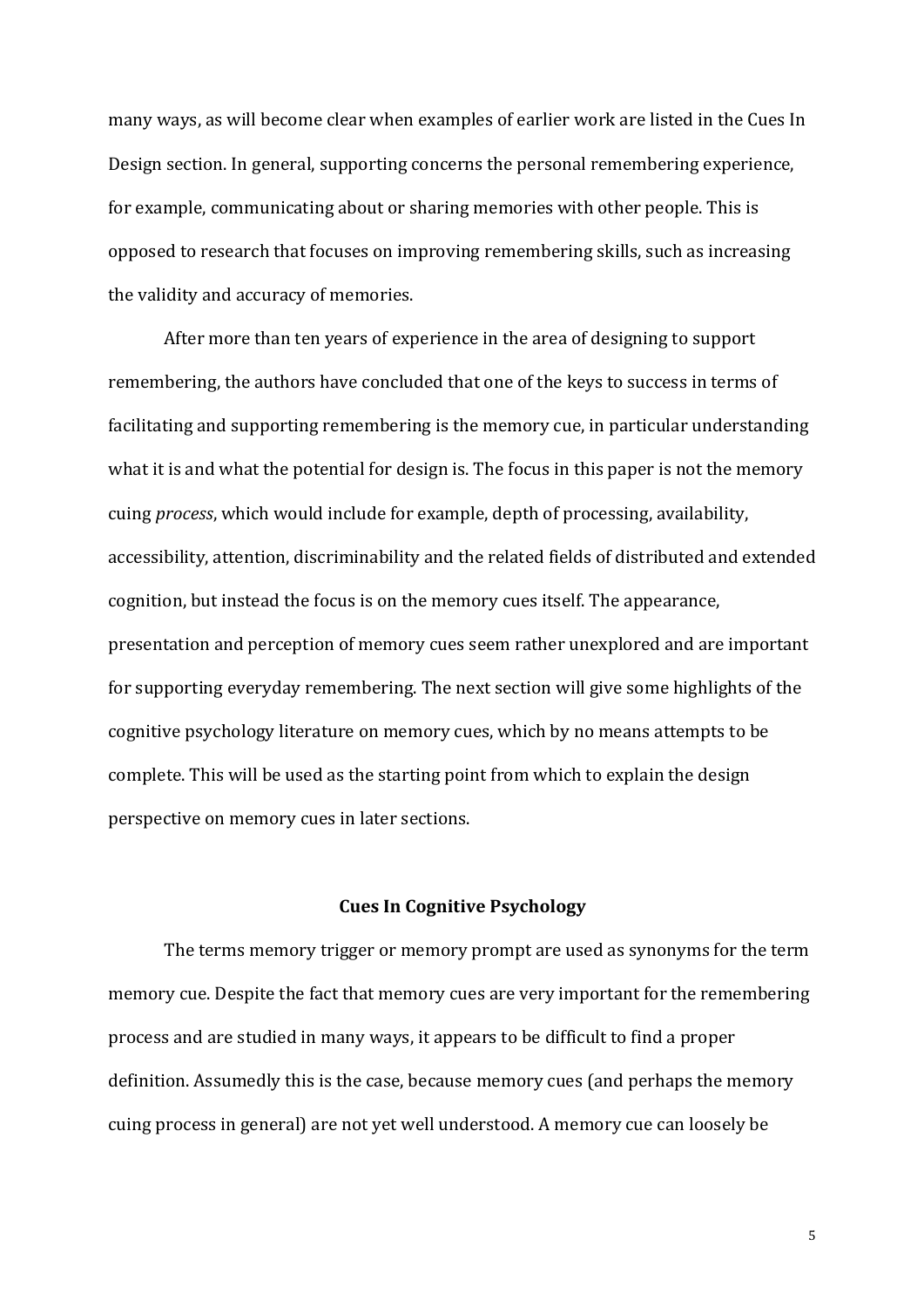described as: a piece of information, a piece of mind or an experience, which facilitates memory recall.

However, most studies providing knowledge about memory cues are not focusing on the presented cue as such, but on studying the recall-capabilities of the subjects. These recall studies often use language as the cue and the to-be-learned material. The focus is on newly learned material, which has no relation to the everyday real world memories of the participants. For example, subjects have to recall recently learned lists of words with or without the presence of a memory cue (e.g. see Eich, 1980, for an overview). This cue is often presented in the shape of a written or printed word on paper, in the same style as the earlier presented lists. Sometimes cues are presented multiple times (*cue repetition*, e.g. Morris, Bransford & Franks, 1977), or not from the tobe-remembered-items lists (*extralist cuing*, e.g. Tulving & Thomson, 1973), but still presented congruently, in the same modality and presentation style.

Examples of memory studies that are more relevant to the work described in this paper, include the use of real-world memory cues, such as spoken memory cues that people also used when they are not part of a memory study. For example, a study on *cross-cuing* conducted by Harris, Keil, Sutton, Barnier and McIlwain (2011), describes how dyads, two people, cue each other in everyday conversations. Moving from realworld written musical language to real-world performed music, a musician also uses cues when performing a rehearsed piece (Chaffin, Logan & Begosh, 2009). Since making music requires several types of memory, musicians combine several types of internal 'performance cues'. Chaffin et al. (2009) identified *structural*, *expressive*, *interpretive* and *basic motor cues*. Another study (Herz, 2004) compared different modalities of seemingly generic cues to trigger museum visitor's memories. The cues included visual (5-second movies), auditory (5-second sound clips) and olfactory (sealed containers with air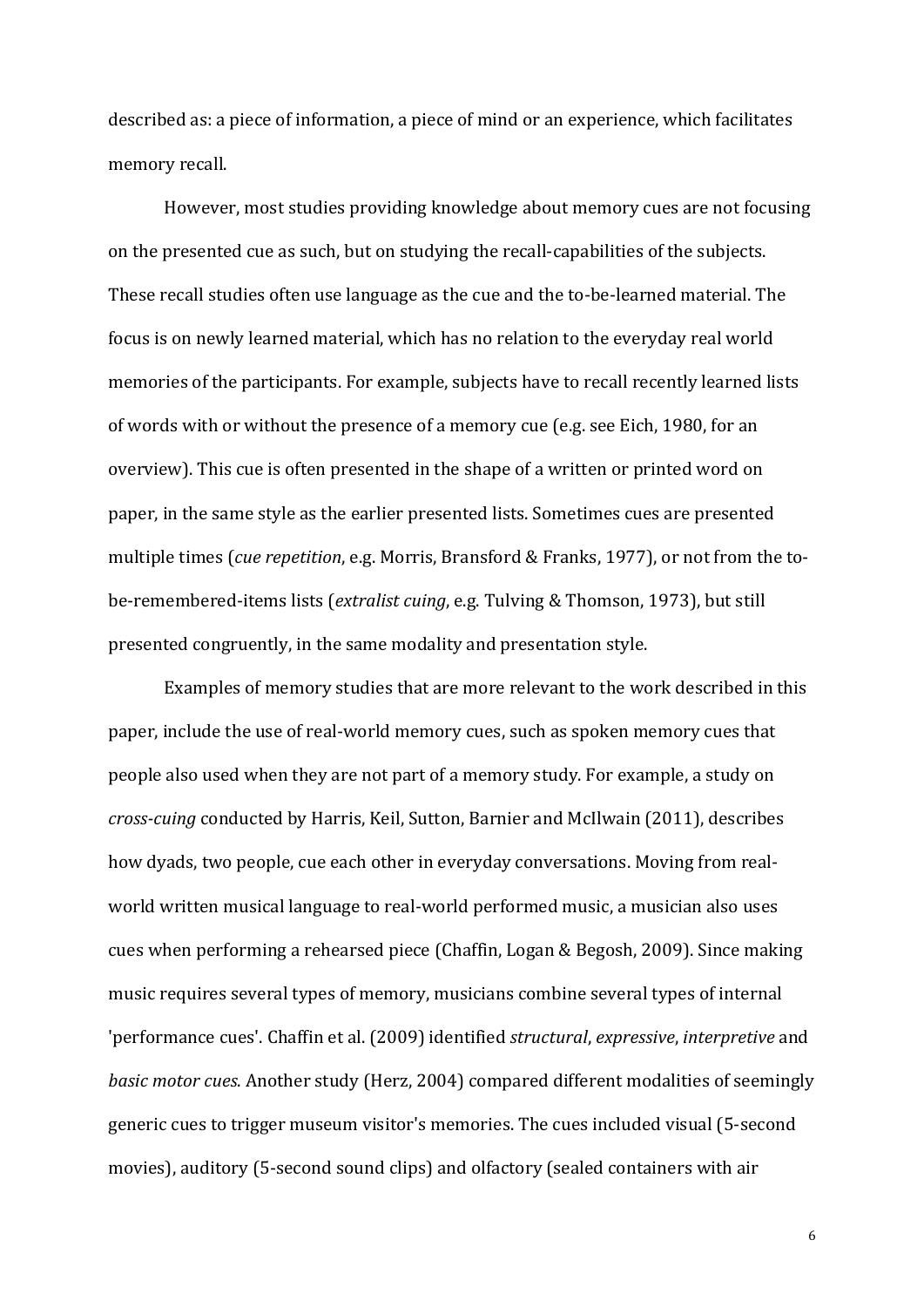flowing through an opening for sniffing) versions of popcorn, fresh-cut-grass and campfire. The findings showed that olfactory cues resulted in more emotional and evocative memories, but there were no differences found in terms of vividness and specificity across the different modalities.

All these examples focus on people using memory cues in the real world, and together they provide a nice example of the multitude of potential memory cues, which can occur in an everyday situation.

The cues mentioned before show an array of potential cues, which still lacks one, we believe, important category. The focus of this paper is on external memory cues and in particular on physical or *tangible cues* present in the environment of the rememberer, such as objects and other people. Some work has been done focusing on children, in which case these tangible memory cues came in the shape of small physical objects, such as archaeological tools (Hudson & Fivush, 1991) and magician's accessories (Pipe & Wilson, 1994). In addition, a study was done comparing media from an activity, including self-created objects (Hoven & Eggen, 2009).

So far, the memory cuing studies reviewed focus on different type of cues and their effectiveness in triggering autobiographical events from episodic memory. The way in which the retrieval of autobiographical memories happens is another relevant topic for everyday remembering. Two types of retrieval can be distinguished: voluntary and involuntary. Voluntary autobiographical memory is different from involuntary autobiographical memory (IAM), in that voluntary retrieval is conscious and intentional, where involuntary retrieval is conscious but unintentional (Berntsen, 2009). Voluntary retrieval is often described as a cyclic, goal-directed search process, where involuntary retrieval is not yet understood. Both voluntary and involuntary processes are relevant for everyday remembering, as focused on in this paper. According to Berntsen (2009)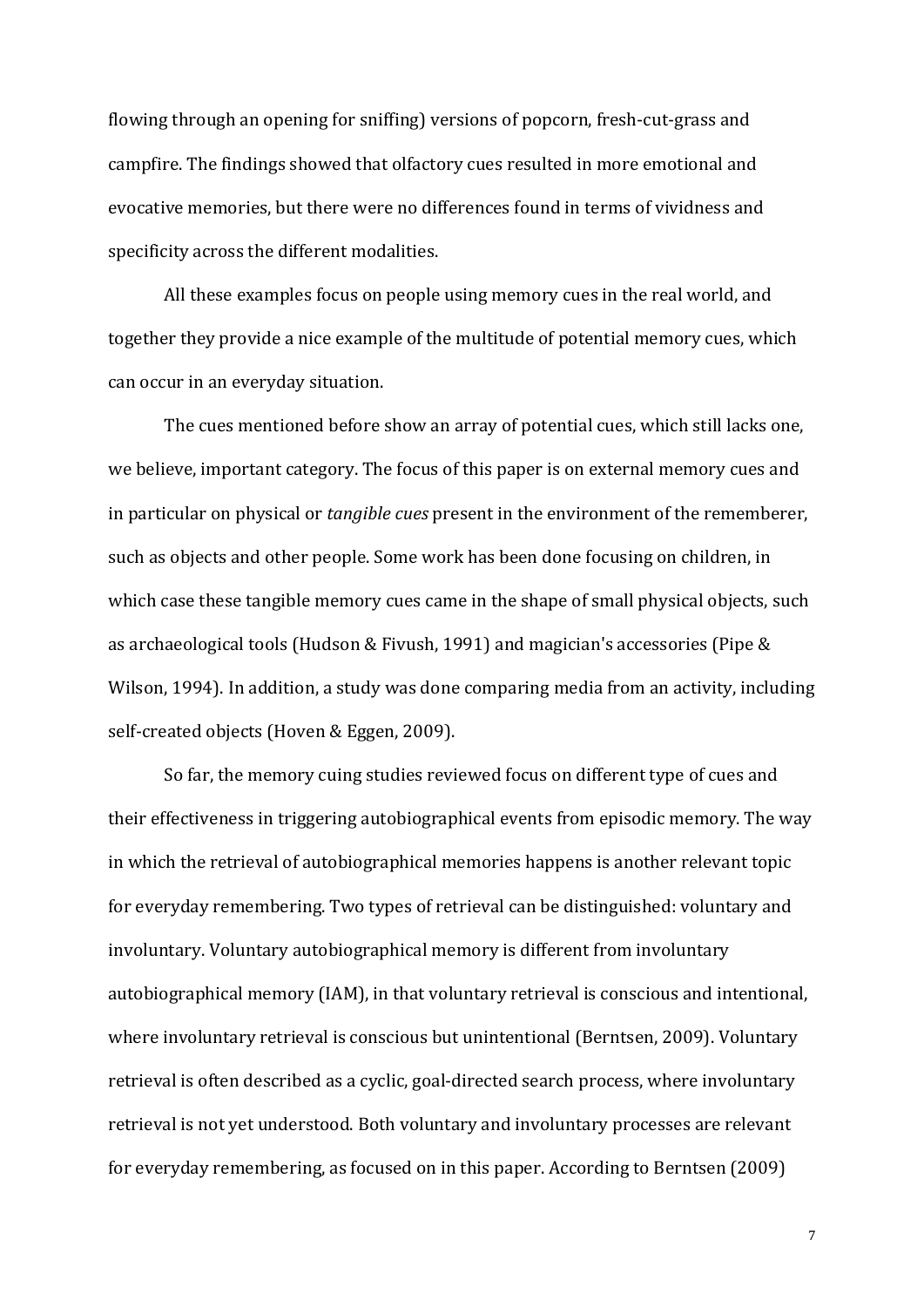cues for voluntary autobiographical remembering include pure sensory experiences and feeling states, but these do not seem effective for involuntary autobiographical remembering. Instead external cues seem to be used and effective (e.g. Ball, Mace & Corona, 2008, Berntsen, 2009), and received attention in studies, which makes the research on involuntary autobiographical memory particularly relevant for the focus of this paper. *External cues* are defined (Berntsen, 2009) as "present in the physical surroundings", as opposed to *internal cues* "only present in thoughts", and *mixed cues* "a combination of external and internal features". A review (Berntsen, 2009) of multiple studies into IAMs and cues showed similar results: most IAMs had external cues, than mixed cues, than internal cues, and the smallest number had no identifiable cues. To get a better understanding of the actual cues Berntsen and Hall (as presented in Berntsen 2009) categorised self-reported commonalities between IAMs and the retrieval context. It turned out that the most mentioned cue category was specific *objects* (17%), followed by personal life *themes*, *activities*, *persons* and *locations*. Also in the nostalgia research (e.g. Wildschut, Sedikides & Arndt, 2006) *tangibles* were listed as a separate category of objects. This shows the importance of looking further into tangible memory cues.

It is important to realise that for external cues to have an effect on recall they have to be distinct, present and recurrent in our lives, all in a salient manner (Berntsen, 2009). External cues will therefore be highly personal, depending on personal significance and on an individual's environment and activities. Apparently, IAMs typically come to mind when someone is engaged in activities that do not demand a lot of attention (Berntsen, 2009), such as daydreaming, relaxing or exercising.

Summarising, external and tangible memory cues, have not received much attention in research to date, but these tangible memory cues seem very powerful in particular for everyday remembering in the real world.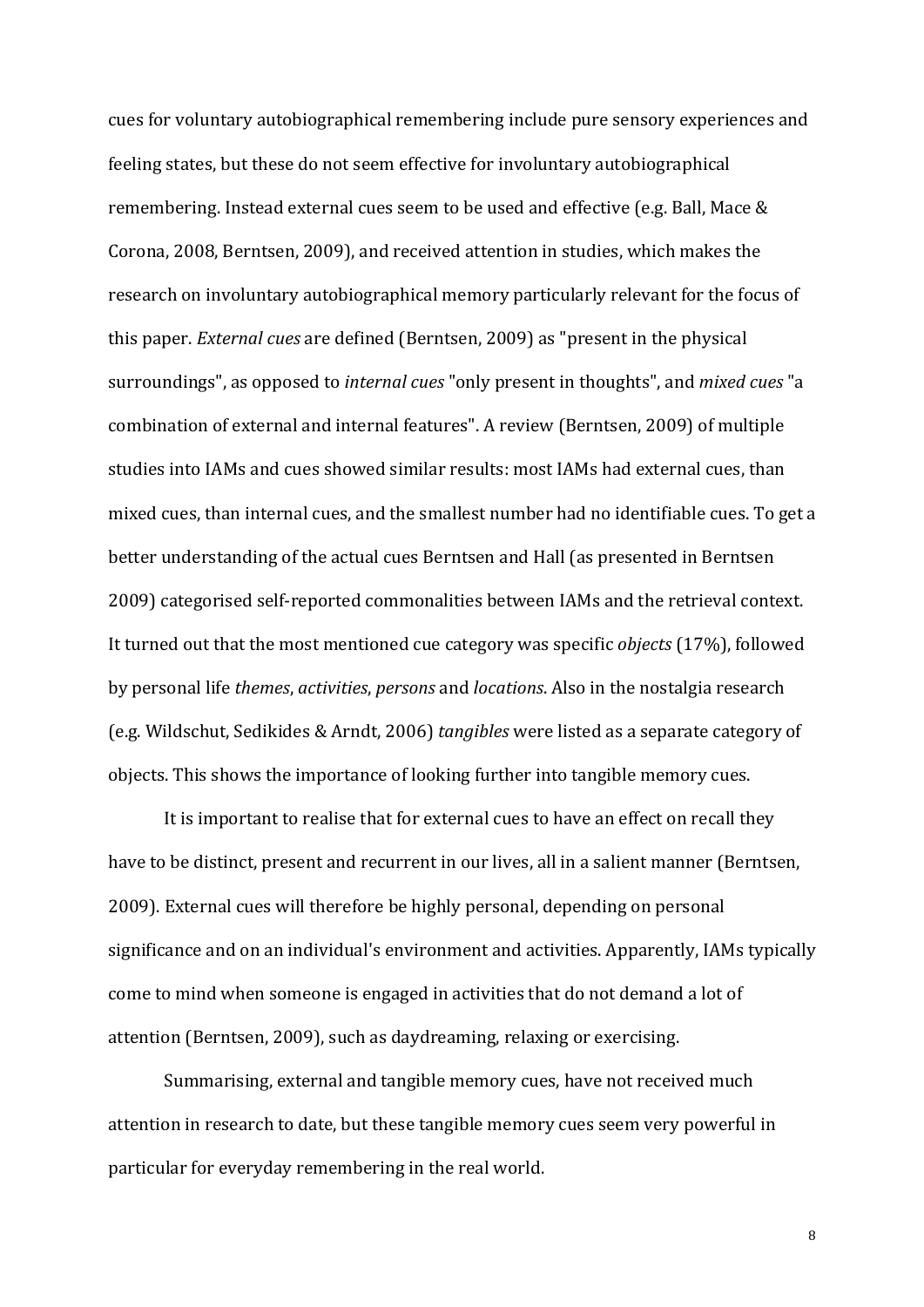## **Design Perspective**

The previous section highlighted some of the related work related to the understanding of external memory cues in cognitive psychology. This section will briefly explain what the design perspective is and how this is different from the psychology perspective, before moving onto the next section, which will give an overview of external memory cue work in the area of design.

As mentioned in the introduction, this paper tries to convey a design perspective on the area of designing to support everyday remembering. Design is a large field, which ranges from applied areas, such as fashion and furniture design, to theoretical areas, such as design theory. This paper narrows design down to an area that focuses on the design of products and systems that involve media that people use in everyday life as memory cues. Nowadays, these memory cues involve tangible and intangible cues, such as printed and digital photos. Incorporating the digital into physical products is done in the field of interaction design. This subfield of design focuses on interactive products, i.e. products that contain embedded electronics that respond to people's actions (Rogers, Sharp & Preece, 2011). Interaction design originates from the older field of Human-Computer Interaction, which came into existence with the appearance of computers. Nowadays, however, electronics and computing power can be embedded into almost anything, from smaller and less complex products, such as jewellery and clothing, to homes, cars, toys and household appliances. The field of interaction design deals with the conception, implementation and evaluation of these interactive products or systems.

Through the creation of future not-yet-exisiting interactive products, interaction design can be used in design-oriented research (Fallman, 2003) in order to generate knowledge. This means that the priority is to learn through and by designing for people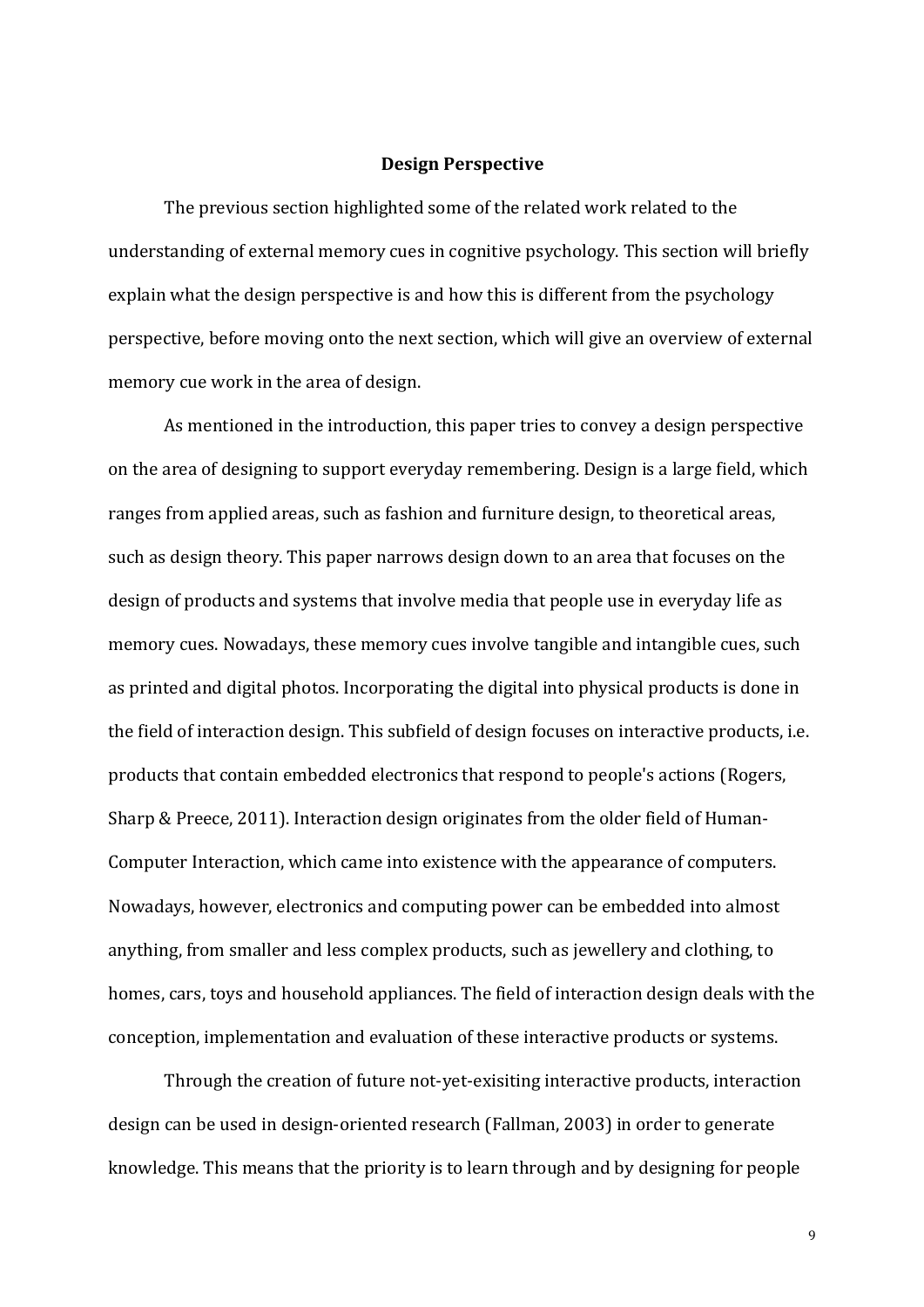and, in this case, their remembering-related needs. The aim is not to create the optimal product for production or sales. In reality both pathways, research versus production, often have contradicting requirements and the products created for research purposes do not go beyond the prototyping stage.

Recent developments in interaction design research (Hoven et al., 2007) have shown the importance of designing products within everyday, challenging contexts of use, and the focus is shifting from ease-of-use to the user experience. A user experience is defined as "a person's perceptions and responses that result from the use or anticipated use of a product, system or service" (ISO standard 9241-210). This includes someone's emotions, physical and psychological responses and behaviours, before, during and after the interaction with an interactive product or system. Remembering can also be the resulting experience from a person's interaction with a product or system. The design of such an interactive product or system can be specifically aimed towards the facilitation or elicitation of such a remembering experience<sup>1</sup>. Having a remembering experience is not necessarily the same as reliving the original event, it could also entail that the activity which includes remembering, e.g. the sharing of memories with others, is an experience in itself. Facilitated or elicited rememembering experiences are almost always targeted to be pleasant.

Since interaction design research focuses on the creation of new, interactive products for complicated, everyday life environments, the measures of success include the creation of a working prototype and the use of that prototype in qualitative studies. Since prototypes are often not developed enough to be used over prolonged periods of time and design researchers lack the background and skills, it is difficult to measure the

<sup>&</sup>lt;sup>1</sup> This should not be confused with the use of the term experience in memory literature, where it signifies the event that results in a memory, e.g. Conway (2009). This paper focuses on the experience someone has when remembering something.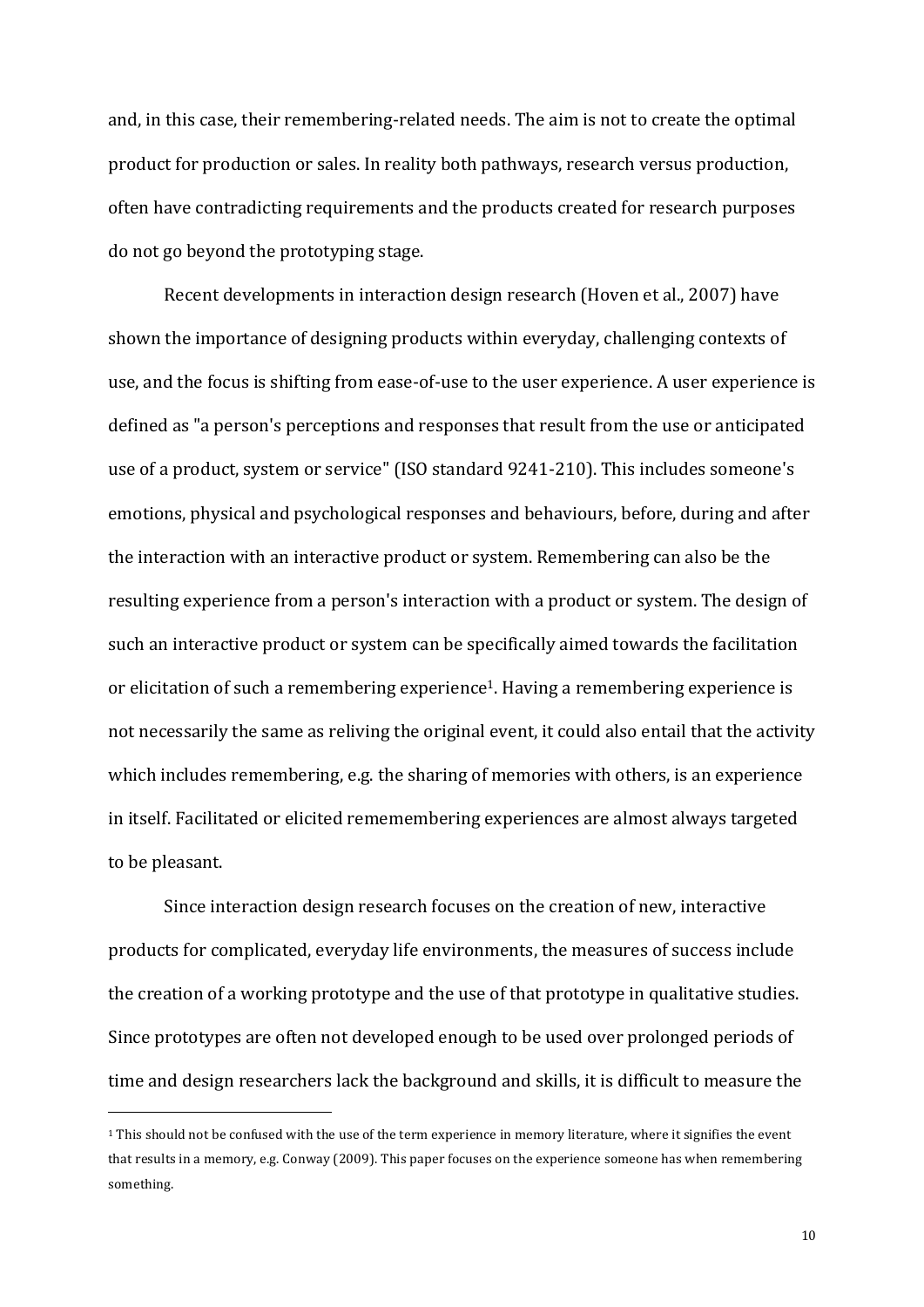impact of these products and technologies on the actual encoding or retrieving of someone's personal memories. However, this is the ultimate goal of designing for remembering, which can only be achieved through collaboration with memory experts. That is why this paper aims to address the community of memory experts and tries to show the relevance of design, but also the complicatedness of this area of research. Even though interaction design in itself is already multidisciplinary and needs input from design and engineering to create artefacts, it also requires input from experts in the application area, in this case memory. Apart from the combination of disciplines and the difference in measures of success used, another challenging factor is the combination of analysis and synthesis, in a typically iterative and flexible design process. All of this combined makes it possible to apply theory and knowledge about human memory to the area of designing for everyday personal remembering.

Qualitatively studying everyday remembering in the area of interaction design, as described above, often results in some differences compared to, for example, quantitative lab experiments.

One important difference is that design studies are often based on people's real personal *memories*, or 'extraexperimentally acquired memories' (free adaption of 'extraexperimentally acquired associations' by Bilodean, 1965, as seen in Tulving  $\&$ Thomson, 1973). Those memories have personal meaning and value, people might have reservations to share them and the researchers often cannot (and will not) judge the validity, the time of encoding and the amount of rehearsal or processing over time. In addition, these memories can be very rich in the ways they are experienced and expressed, certainly when compared to remembering lists of recently learned words.

Related to this difference is the use of memory cues participants bring themselves and that, as a consequence, the researchers assume will cue their personal everyday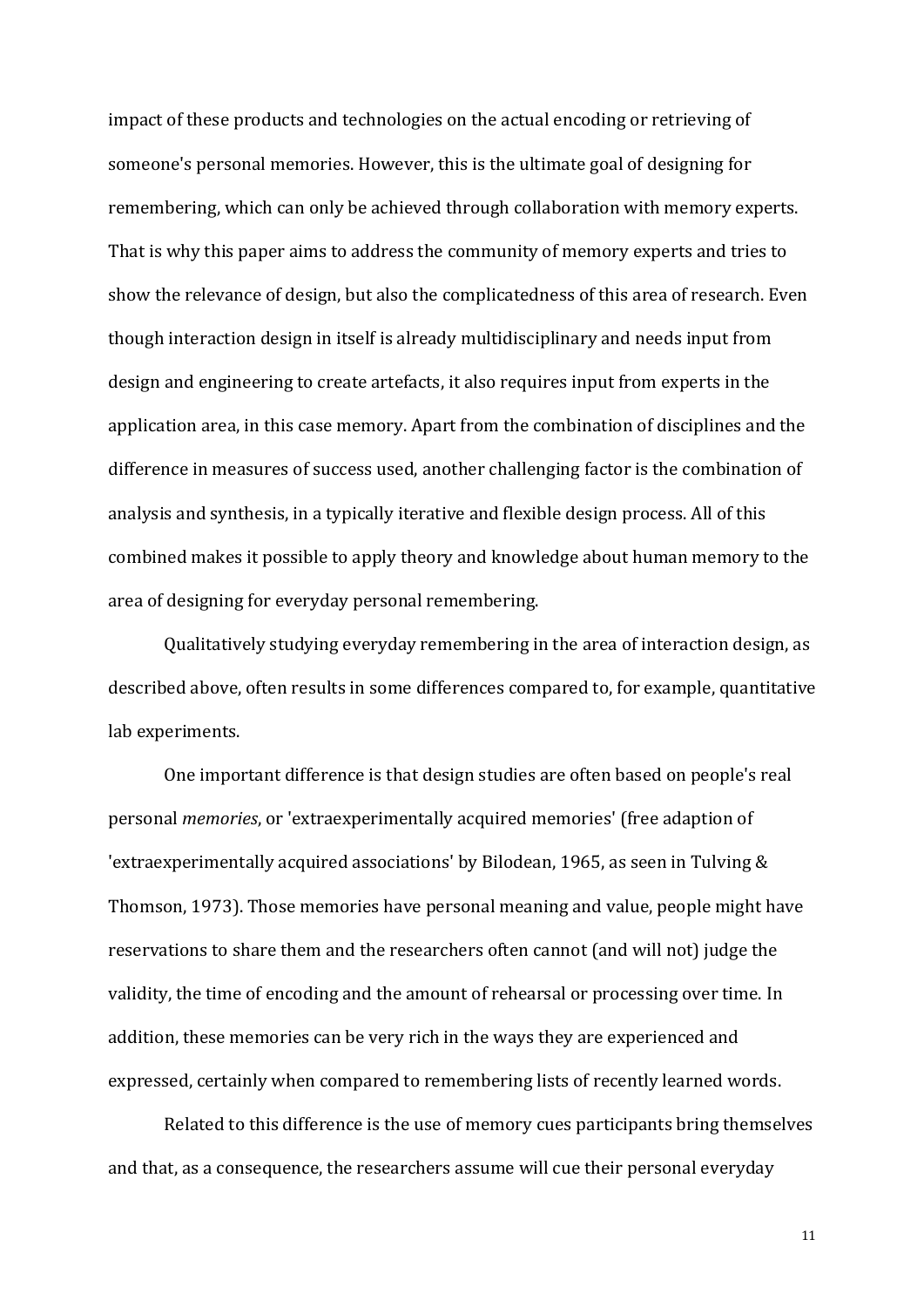memories. These memory cues can be self-created or collected and come in a variety of materials, shapes and sizes, ranging from photographs, to maps, to inherited pieces, to everyday objects, to digital music files (e.g. Hoven & Eggen, 2008; Petrelli, Hoven & Whittaker, 2009).

Because these everyday personal memories and cues are often not controlled in any way, at times the cues are not even presented explicitly, it is also not controlled what people recall during the consequent studies. Adding this all up makes it clear why the focus in these studies typically is not on what someone remembers, but on whether and how we can support them to remember, judged through subjective self-reported experiences. The reported memories are often used to give qualitative examples of the knowledge gained.

This also explains the different uses of the term remembering. Where in cognitive psychology memory is studied with the idea of trying to understand the human brain and its workings, in design remembering is seen as an individual's activity with a personal goal or function. Even though it has been tried to bring psychology memory theory into design (e.g. Hoven & Eggen, 2008), it seems more useful for designers to identify real-life types of remembering that could be supported through interactive systems, such as the five R's (Sellen & Whittaker, 2010): recollecting, reminiscing, retrieving, reflecting and remembering intentions. These activities can serve as inspiring starting points for interaction designs presenting memory cues, which have resulted in design guidelines for these so-called augmented memory systems (e.g. Stevens, Abowd, Truong, & Vollmer, 2003, Hoven & Eggen, 2008, Kirk & Sellen, 2010, Whittaker et al., 2012).

In the next section some of the highlights will be presented of how memory cues are used in interaction design in order to support real-life remembering.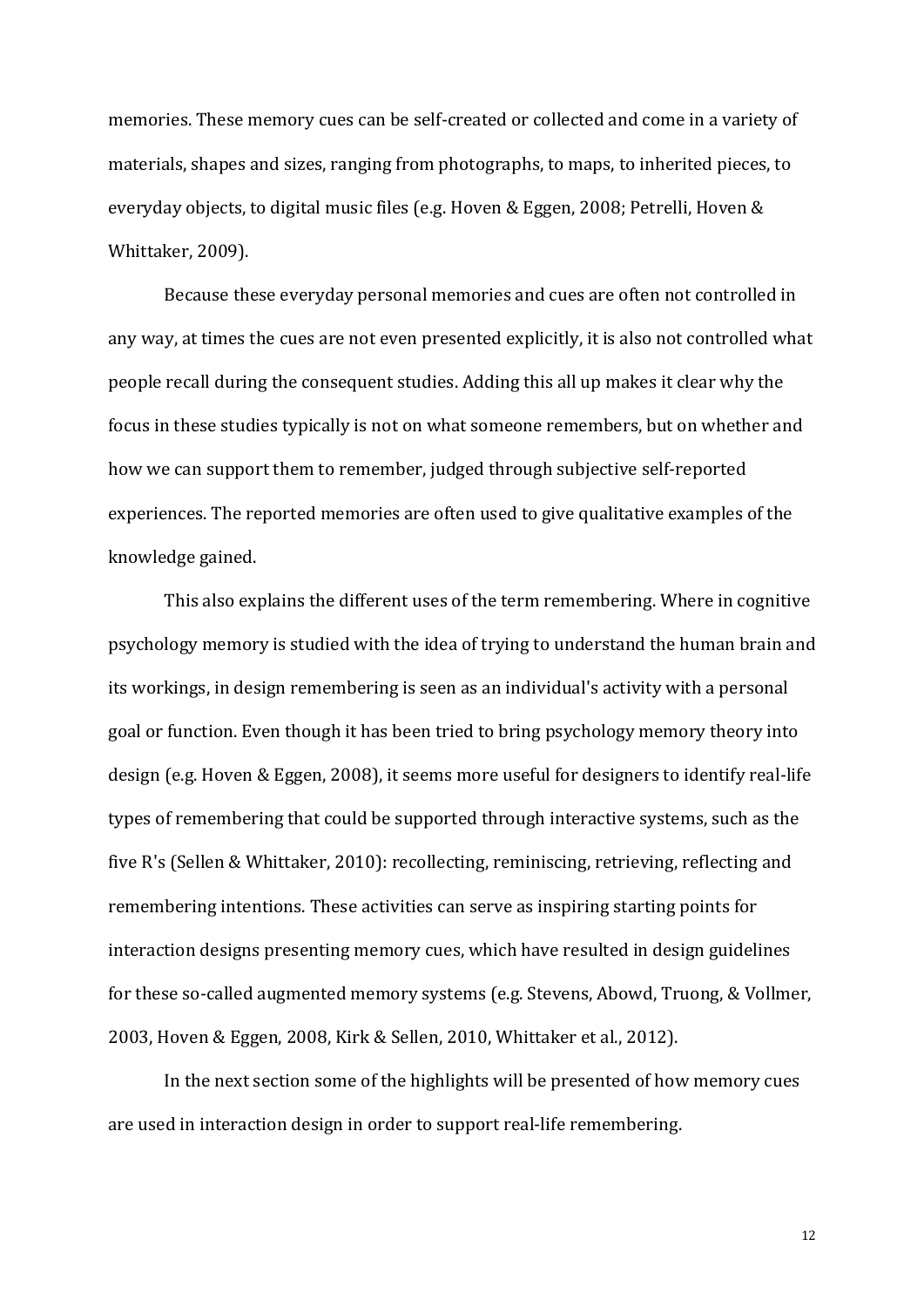## **Cues In Interaction Design**

Within interaction design, studies are often organised according to application area, this also holds for the area of designing for real-life remembering. Therefore, we will mention a number of these application areas, with example studies that all involve the creation, storage or retrieval of memory cues.

One of the more technology-driven application areas concerns *lifelogging*: effortless and all-encompassing digital capturing of everything someone experiences (e.g. Bush, 1945, Gemmell, Bell, Lueder, Drucker, & Wong, 2002, Gemmell, Williams, Wood, Lueder, & Bell, 2004; Mann, 2004), e.g. by wearing recording devices that create the cues (e.g. Hodges et al., 2006, Vermuri, Schmandt, Bender, Tellex, & Lassey, 2004). Often the incorrect assumption behind lifelogging is that recording equals remembering and thus prevents forgetting. Even though Sellen et al. (2007) found that using SenseCam (a wearable camera that automatically takes photographs) improves remembering compared to a control group, it only seems to do so short term. Recently it has been suggested (Whittaker et al., 2012) to adopt a more user-centred perspective of lifelogging, focusing more on reminiscing (defined as 're-living past experiences for emotional or sentimental reasons' by Sellen & Whittaker, 2010) and reflecting instead of factual recall.

Most application areas are not technology-driven but user-centred. A new and upcoming application area focuses on the needs of people with *memory challenges* and their carers. For example, Crete-Nishihata et al. (2012) designed life-review applications to support patients with Alzheimer's disease and mild cognitive impairments, their family members and carers. The applications, and thus memory cues, included multimedia biographies, narrated slideshows and a SenseCam-fed photo display.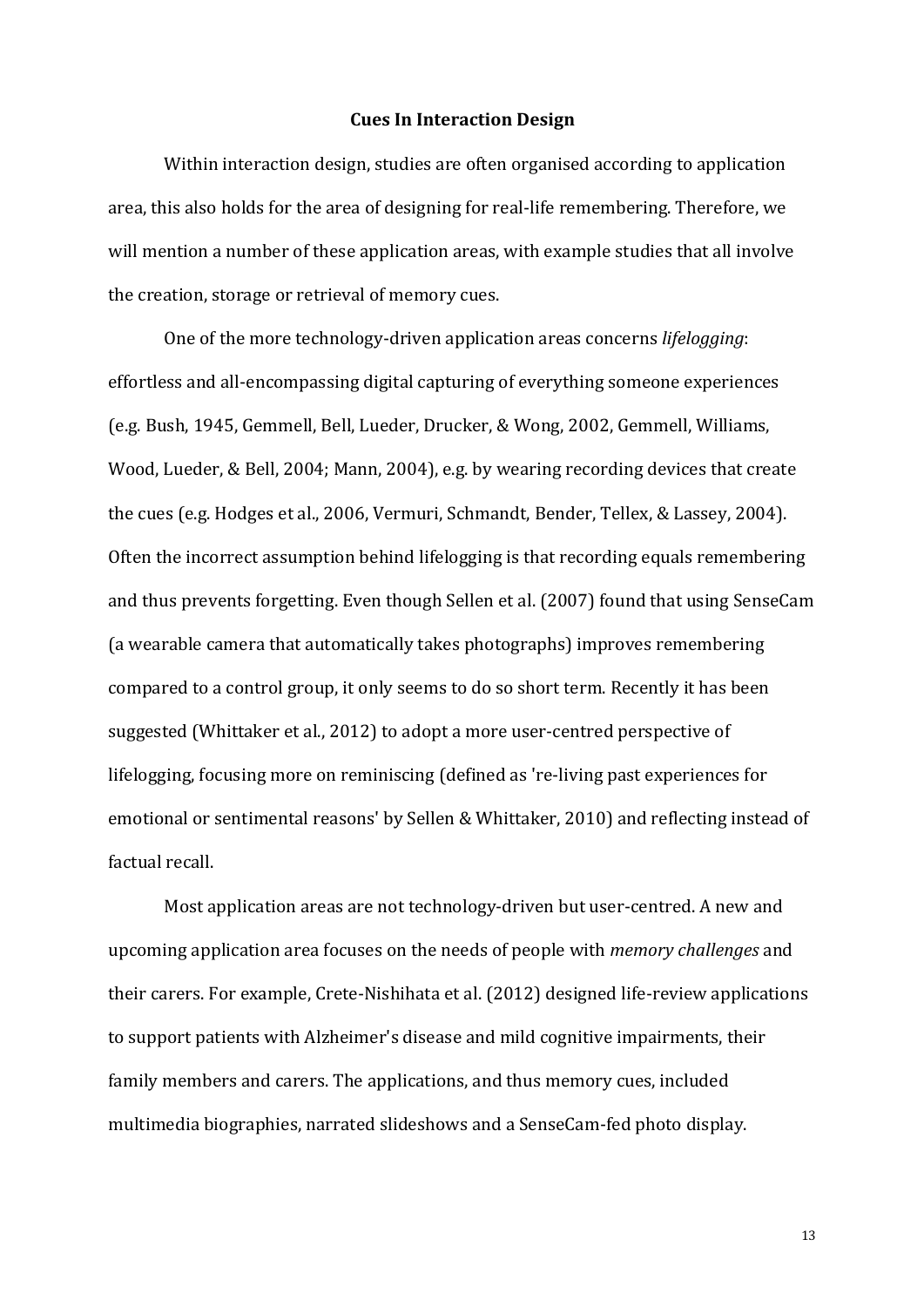Another user-centred application area focuses on how people want to be remembered in the *future*. For example, Lindley (2012) studied how older people actively prepare mementos to be passed on to family and friends. Also younger generations participate in similar activities when creating time capsules (Petrelli, Hoven & Whittaker, 2009). Both studies showed that people actively *create* new tangible objects that could later serve as memory cues, *collect* and also *curate* already-owned objects. It seems the older participants annotated their materials more than the younger generation.

A related application area focuses on remembering the *deceased*. For example, novel designs (Banks, Kirk & Sellen, 2012) are explored that are intended to become memorials after the owners have passed away. Other designs aim to support communication when in mourning over a lost one (Hoven et al., 2008). All these design examples serve as memory cues or hold memory cues, such as photos, a timeline and twitter feeds.

Recent work has also used memory cues to support *personal reflection*. For example, Cosley, Schwanda, Schultz, Peesapati and Lee (2012) have created the online Pensieve system, which presents social media items as memory cues to support reminiscence and reflection.

One of the most popular application areas of designing for real-life remembering is the sharing and recollecting of *personal memories*. For example, many systems have been built that facilitate storytelling through the use of photos, text, sound, videos, and souvenirs (e.g., Golsteijn & Hoven, 2013, Jansen, Hoven & Frohlich, 2013, Nunes, Greenberg & Neustaedter, 2009, O'Hara et al., 2012 and for an overview of earlier examples, see Hoven & Eggen, 2008). Also handcrafted beads representing important life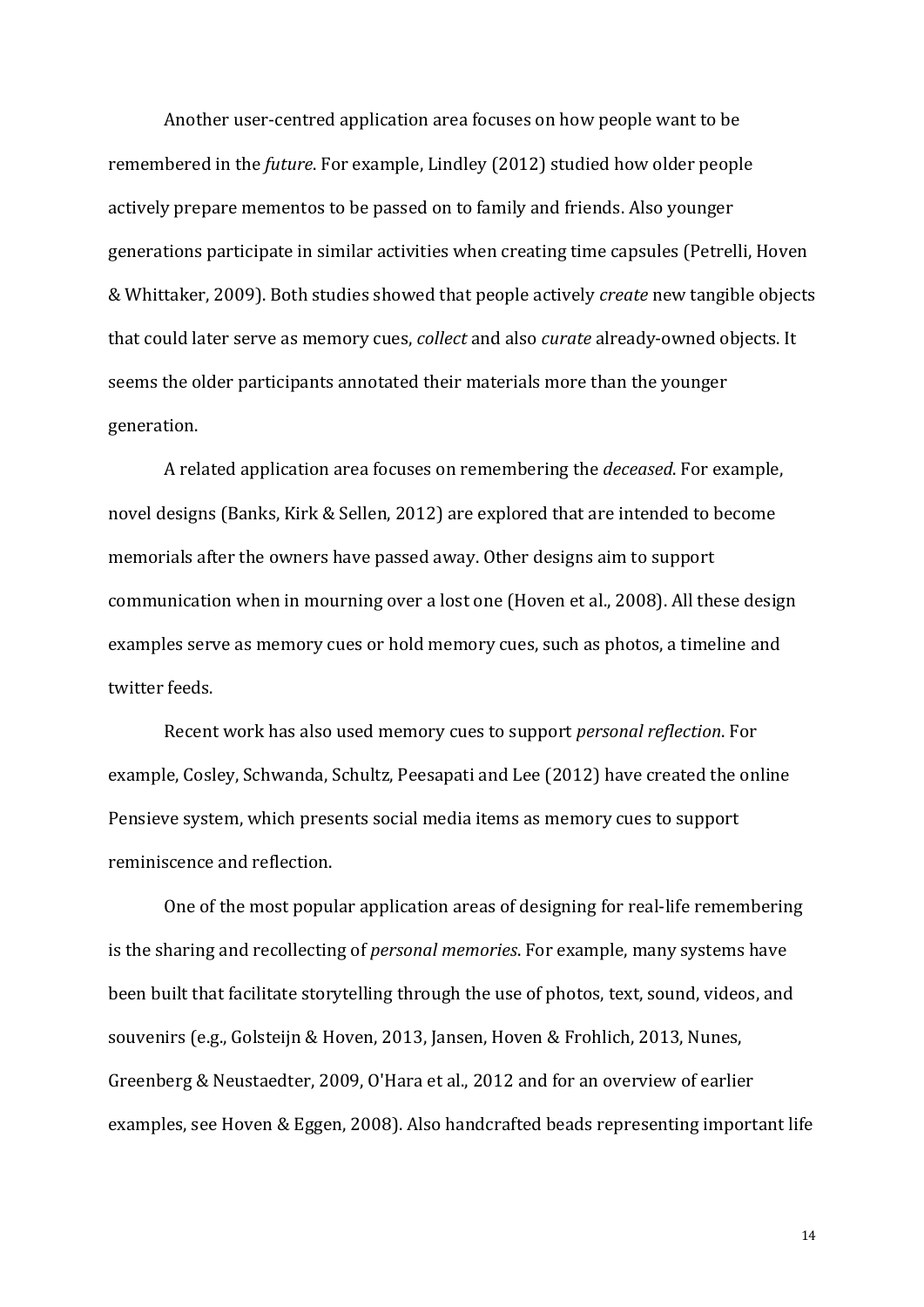events (Reitsma, Smith, & Hoven, 2013) can be used as part of an interactive story recording system as memory cues.

What becomes clear from this overview is the diversity of memory cues used, created and incorporated in design. Photos, both printed and digital, seem the most popular. Physical objects have shown to be valued more for remembering purposes than digital objects (e.g., Golsteijn, Hoven, Frohlich & Sellen, 2012, Kirk & Sellen, 2010, Petrelli, Hoven & Whittaker, 2009, Petrelli & Whittaker, 2010) and therefore it is unsurprising that the majority of the memory cues used turn out to be physical and tangible.

## **Questions for Designing for Cues**

This section will describe some of the questions designers face when designing for memory cues. These questions are based on previous work by the authors (e.g. Hoven forthcoming).

*What is the cue?* When looking at a situation in which someone is cued, it is unclear which elements of the environment play a role in the cuing process. Is it, e.g., the photograph, only a small part of it, is it the photograph in its frame, or the whole situation in which the photoframe is perceived? Does anything other than the photograph hinder or stimulate memory cuing in any way? What is the role of the presentation device? And in research, what is the effect of the researcher, the lab or the real world, the tasks given on cuing?

*When does it become a cue?* When someone picks up a sea shell from the beach, it is not yet a memory cue. However, years later it can act like one. How does this work? Does a cue grow over time, e.g. side-by-side with the long-term storage of the associated memory? Or is the cue already a cue as soon as it is perceived in the context of the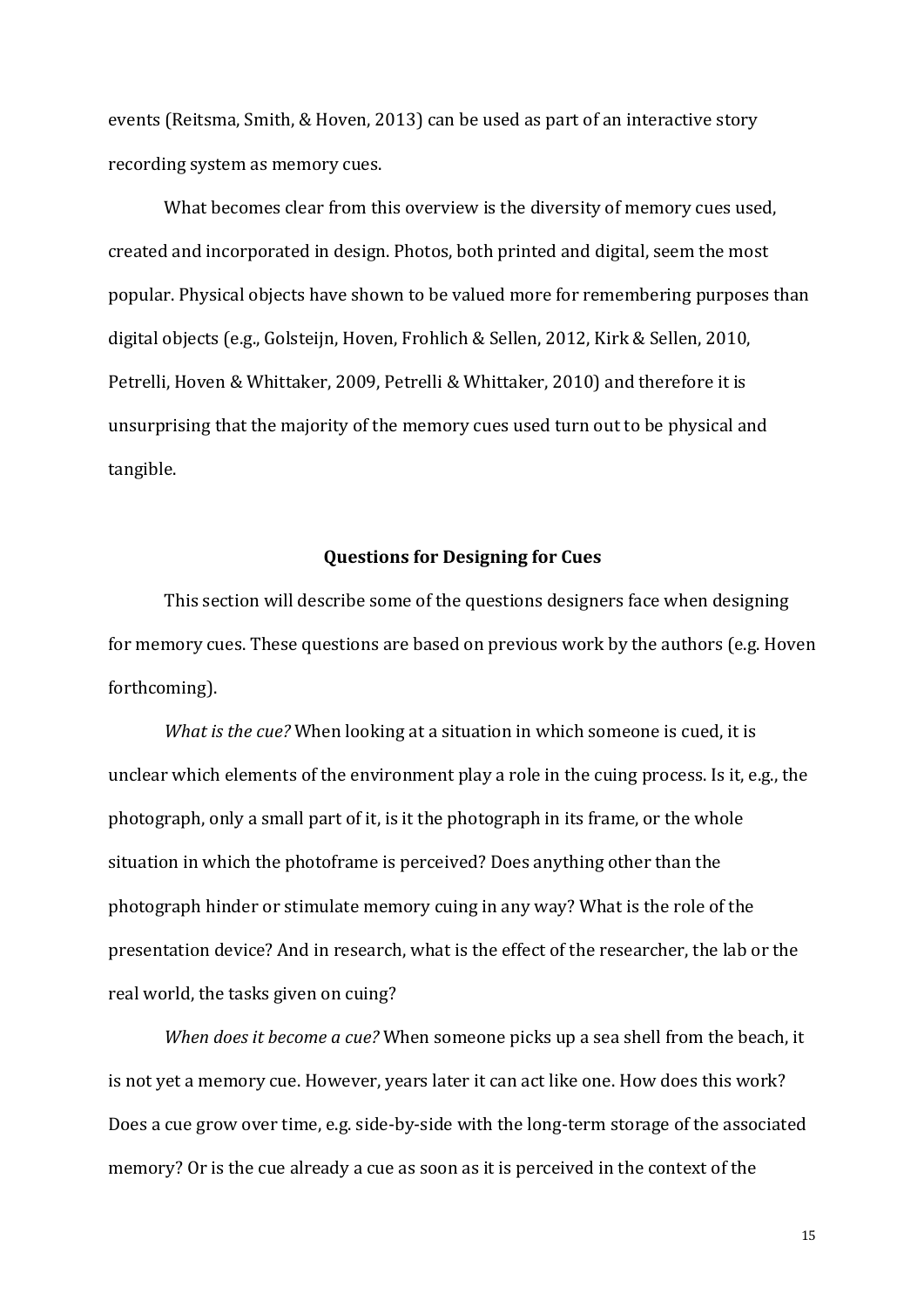remembered event, but does a link have to be made between memory and cue? What is this link and is it flexible too? Can we influence this process?

*What is the frequency of cuing?* Berntsen (2009) found that IAMs on average only occur twice a day, while the number of potential cues seems endless. This must mean that either cuing happens more often, and e.g. we are not aware of being cued or we suppress potential cuing, or, on the other hand, it is rare to be cued, e.g. because it is difficult to get all the relevant conditions right.

*When does something become a cue?* Potential memory cues do not cue all the time, because then we could not walk past a photo frame without it. There must be many variables that make up the conditions in which something will or will not cue a memory. Potential variables are: the uniqueness (does it stand out from other cues), the strength (the effect a cue has on a person, e.g. depending on the senses being addressed), the relation to the environment it is in (should it stand out, or blend in), how the cue has changed over time (e.g. printed photos fade away and inherited furniture will show usage), the personal perception of the cue (one person might notice other elements or be more sensitive, but also the person's mood, state or available attentional resources might play a role), the preference of the remember (e.g. because someone is drawn to certain objects, might make cuing more likely).

*What is the effect of time and timing on cuing?* One of these complicated conditions seems to be timing. Memories change over time, so do memory cues (in appearance and effect), and perhaps the links between the two (since one object might cue many different memories). The whole situation is dynamic and flexible, so what is the effect on cuing and should we take it into account when designing for it? Should a memory cue be perceived with a certain frequency to keep the link between cue and memory active?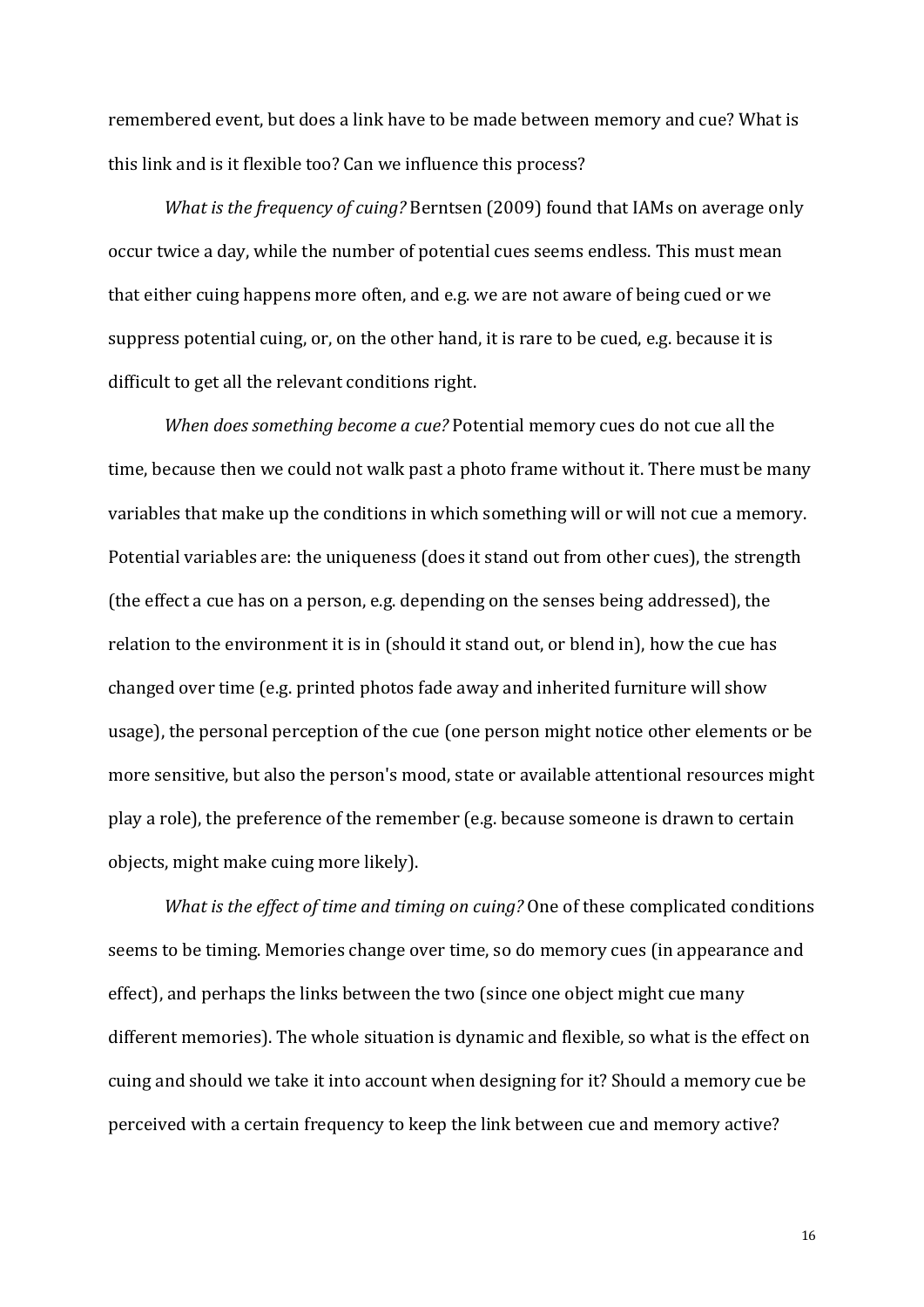*Do different types of cues have different effects on remembering?* In case one would cue someone for a specific memory with a photograph, would this lead to a different response than if this person would have been cued for the same memory but with a word or a person or an environment? Since photos of activities seem to be better cues to memories (Burt, Mitchell, Raggatt, Jones, & Cowan, 1995) than photos of people, passively created cues, such as SenseCam images, which capture activities in an unorchestrated way might be better cues than actively created cues that might zoom on people and blur the activity at hand (Sellen et al., 2007)?

*Can* we *identify* a cue before it cues? According to Reder and Ritter (1992) people can make metamemory judgements about whether they can answer a question before answering it. They see the question as a cue and the answer as the memory, and called this *cue familiarity*. Can we then also look at a tangible object and know whether it has the potential to cue, before it does? If so, could a person select an object to become a future memory cue?

*Can cues be designed?* When talking about real-life memories and memory cues, are we limited to what people have or can new memory cues be purposefully created and linked to an existing memory? Can the memory of a cue cue too? And in that case, could we imitate or fake a memory cue? (Not intended for confabulation but for real memories.) If memory cues could be designed, a world of opportunities would open up in supporting remembering.

*Does a cue need to have overlap with the associated memory?* Cues often have an overlap with the memory they cue, e.g. a minature Eiffel tower triggers memories of a trip to Paris including the actual Eiffel tower, but is this overlap necessary? Can we design cues that have no overlap, but still cue? People can influence their own memories, e.g. by only thinking of certain activities and not others, could this flexibility be used to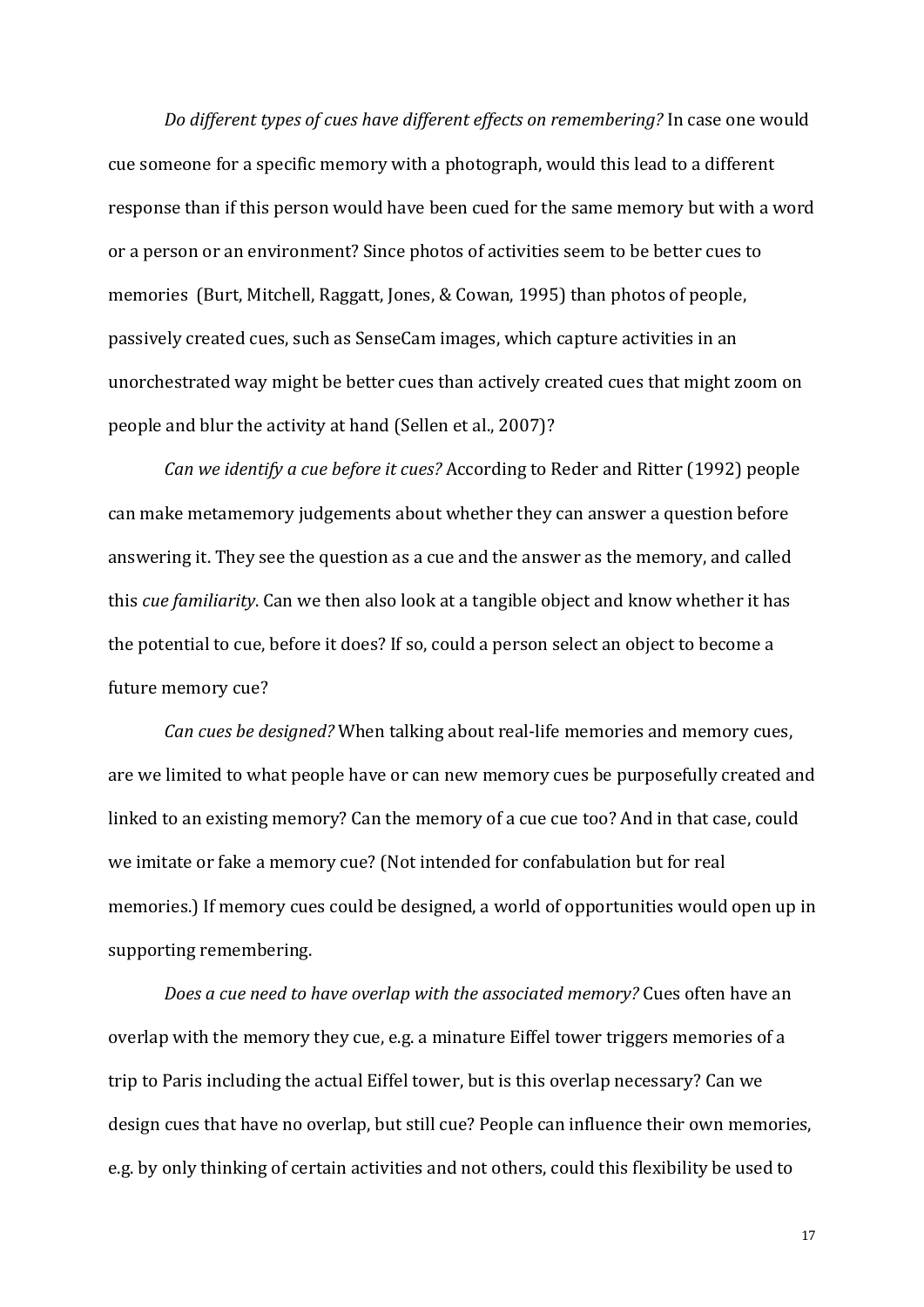incorporate new links to objects that then become memory cues? This would open up opportunities for designing memory cues, since activities could be facilitated that incorporate these new cues.

*Can a cue be identified and thus designed?* If there are so many memory cue variables, and if cues are so personal, organic and sensitive to timing, is it then at all possible to identify a cue in real-life and use that information to design new cues? Might it be possible to predict the effect of a potential memory cue on the basis of the particular attributes a designer has used in its design?

*Could* we make existing cues more successful in cuing? Apart from looking at the memory cuing process, which we might be able to prime (Mace, 2005), what if we would adapt the memory cues themselves, or their presentation to the changing memories, remembering conditions and situation? Could we then increase the chances of a person being cued for a particular memory? For example, should some people be removed from photos, e.g. ex-partners, to allow the rememberer to focus on the event depicted in the photo? Or does the selection of appropriate physical objects increase the chance of remember as Jones and Martin (2006) suggest? Does strengthening a memory, e.g. though rehearsal and repetition, or weakening a memory, e.g. through neglect and avoidance, impact the effect of the memory cue?

## **Discussion**

For people to benefit most from products supporting everyday remembering many questions still need answers. Designing for everyday remembering is a young field that we have only started to explore. Many interesting directions lie ahead, e.g. emerging trends (for an overview, see Hoven, Sas & Whittaker, 2012) include focusing on the facilitation of forgetting, supporting commemoration, cherishing the digital more,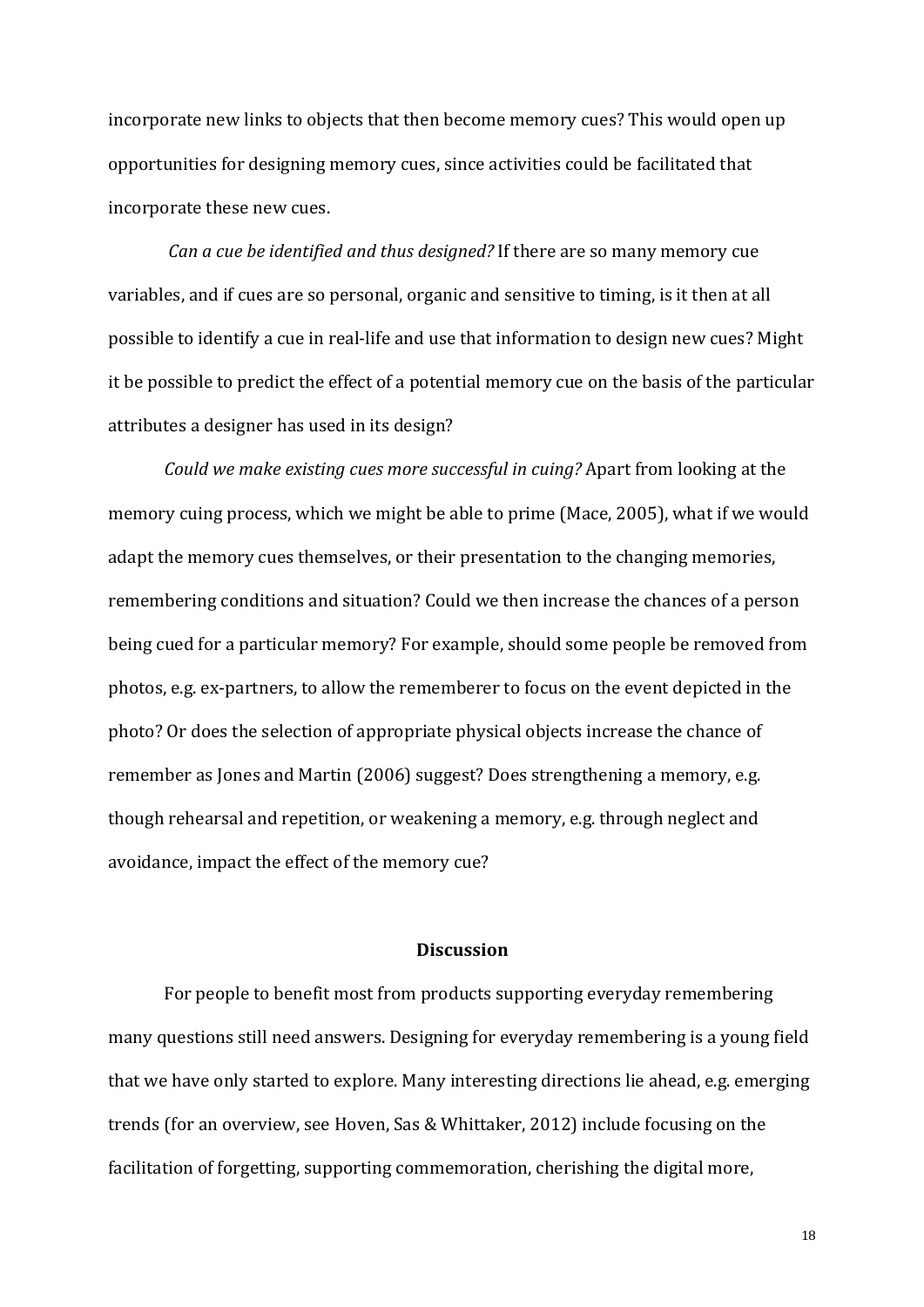increasing the longevity of digital media and understanding the effect of media type on memory. Even though it is clear that the psychology and design perspectives are quite different, as are the methods and approaches used, through this paper we hope to inspire future collaborations to answer some of the questions we have raised.

Concluding, this paper provided a design perspective on memory cues and the practical implementation in interaction design. An external memory cue from the design perspective is a physical or digital item that people create, receive, collect and keep for them to use (implicitly or explicitly) as a cue for their personal memories. Examples include: souvenirs, gifts, digital photographs, videos, audio recordings, artworks, furniture, seashells, and diaries. Most of these external memory cues are part of a tangible presentation device or system. The impact of these designs on the actual remembering is not yet understood. Designing for real-life remembering is a new area of design research, currently exploring different application areas, which show lots of potential for supporting people's remembering in everyday life.

### **Acknowledgements**

We thank all our collaborators over the years, but in particular: David Frohlich, Steven Whittaker, Daniela Petrelli, Corina Sas, Abigail Sellen, Connie Golsteijn, Martijn ten Bhömer, Martijn Jansen, Jettie Hoonhout, Ineke Wessel, Armin Kohlraush, Matthias Rauterberg, Emile Aarts, Doug Tedd, Evert van Loenen, Nicolas de Jong, Esko van Dijk, Yuechen Qian and Dario Teixeira.

This research was supported by STW VIDI grant number 016.128.303 of The Netherlands Organization for Scientific Research (NWO), awarded to Elise van den Hoven.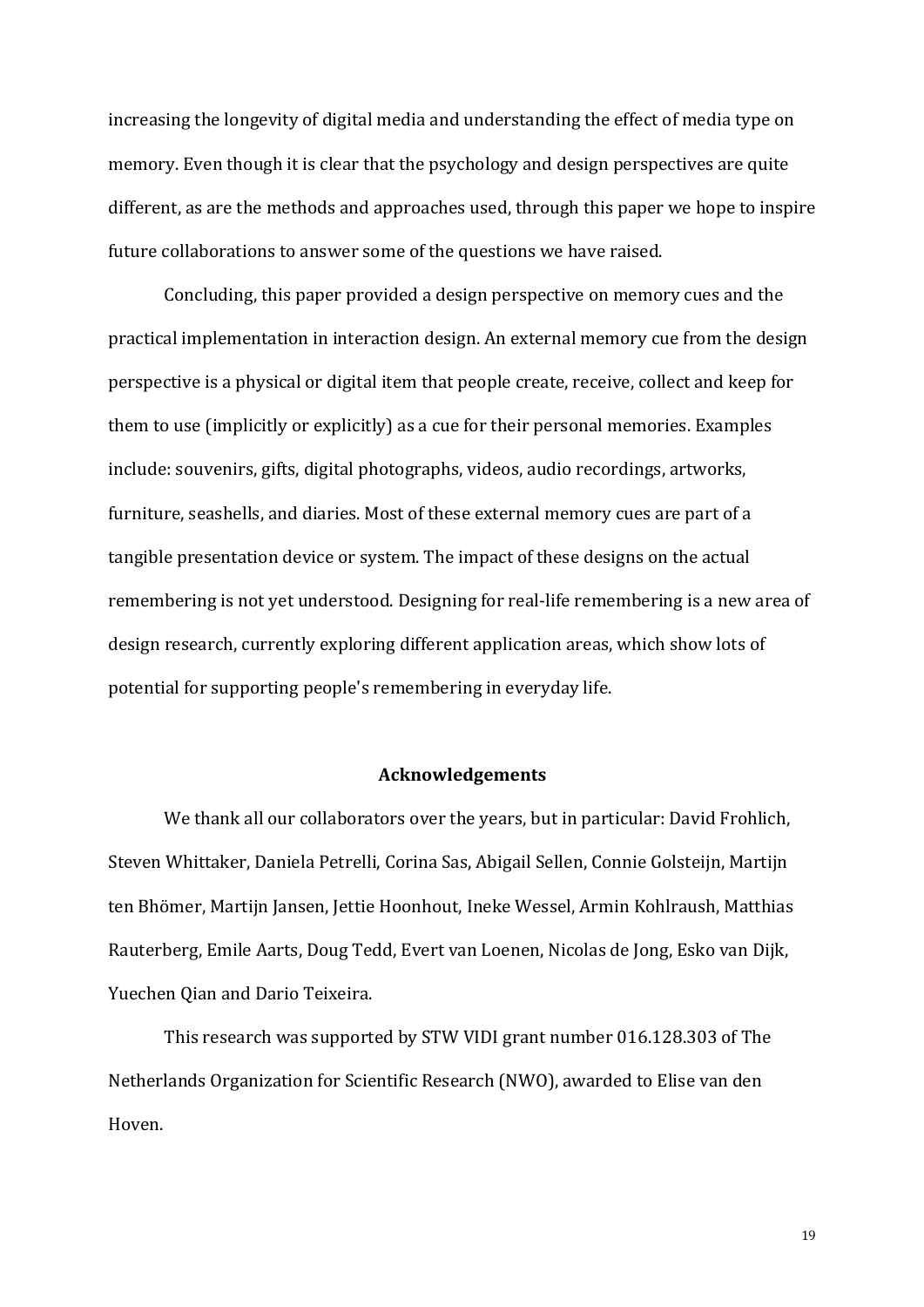## References

- Ball, C.T., Mace, J.H., & Corona, H. (2008). Cues to the Gusts of Memory. In Mace, J.H. (Ed.). *Involuntary Memory: New Perspectives in Cognitive Psychology.* Wiley-Blackwell. ISBN 978-1-4051-3638-9.
- Banks, R.,Kirk, D., & Sellen, S. (2012). ADesign Perspective on Three Technology Heirlooms. *Human–Computer Interaction, 27 (1-2), 63-91.*
- Berntsen, D. (2009). *Involuntary Autobiographical Memories: An Introduction to the Unbidden* Past. New York: Cambridge University Press.
- Berntsen, D., & Rubin, D.C. (2012). Understanding Autobiographical Memory: Theories and Approaches. New York: Cambridge University Press.
- Burt, C.D.B., Mitchell, D.A., Raggatt, P.T.F., Jones, C.A., & Cowan, T.M. (1995). A Snapshot of Autobiographical Memory Retrieval Characteristics, *Applied Cognitive Psychology*, 9, 61-74.
- Bush, V. (1945). As we may think. *The Atlantic Monthly* [online]. Retrieved from http://www.theatlantic.com/doc/194507/bush
- Chaffin, R., Logan, T.R., & Begosh, K.T. (2009). Performing from memory. In S. Hallam, I. Cross, & M. Thaut (Eds.), *The Oxford Handbook of Music Psychology* (pp. 352-363). Oxford: Oxford University Press.
- Chu, S., & Downes, J. J. (2002). Proust nose best: Odors are better cues of autobiographical memory. Memory and Cognition, 30, 511-518.
- Conway, M.A. (2009). Episodic memories. *Neuropsychologia, 47, 2305-2313.*
- Cosley, D., Schwanda, V., Schultz, J., Peesapati, S. T., & Lee, S. (2012). Experiences with Designing Tools for Everyday Reminiscing. *Human–Computer Interaction, 27 (1-2)*, 175–198.
- Crete-Nishihata, M., Baecker, R. M., Massimi, M., Ptak, D., Campigotto, R., Kaufman, L. D., Brickman, A. M., Turner, G. R., Steinerman, J. R., & Black, S. E. (2012). Reconstructing the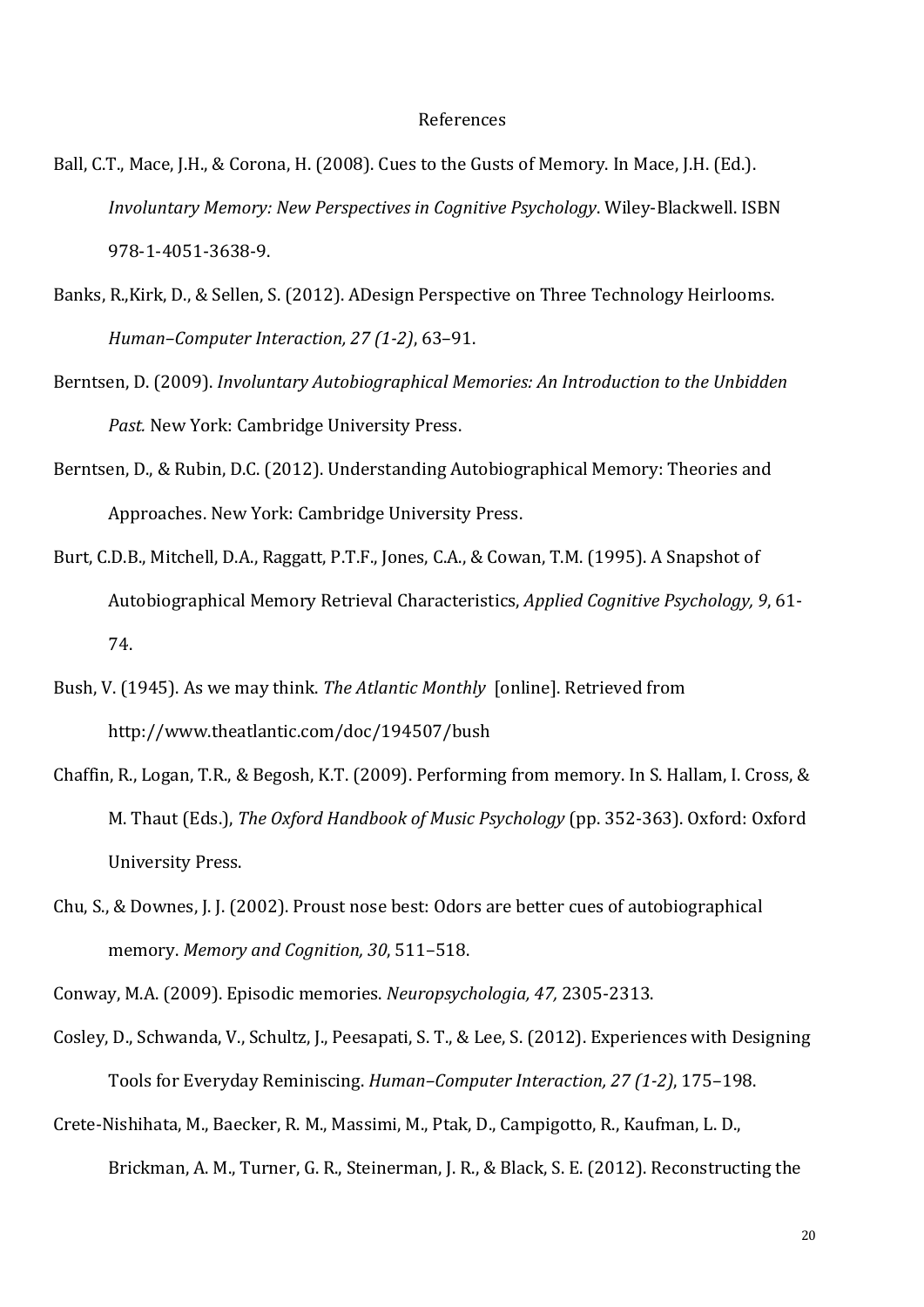Past: Personal Memory Technologies are not just Personal and not just for Memory. *Human–Computer Interaction, 27 (1-2)*, 92–123. 

- Eich, J.E. (1980). The cue-dependent nature of state-dependent retrieval. *Memory and Cognition*, *8(2)*, 157-173.
- Fallman, D. (2003). Design-oriented Human-Computer Interaction. *Proceedings of the ACM CHI 2003 Human Factors in Computing Systems Conference*, 225-232.
- Gemmell, J., Bell, G., Lueder, R., Drucker, S., & Wong, C. (2002). MyLifeBits: Fulfilling the Memex Vision. *Proceedings of the Tenth ACM International Conference on Multimedia 2002*, 235- 238.
- Gemmell, J., Williams, L., Wood, K., Lueder, R., & Bell, G. (2004). Passive capture and ensuing issues for a personal lifetome store. *Proceedings of the First ACM workshop on Continuous* Archival and Retrieval of Personal Experiences 2004, 48-55.
- Golsteijn, C., & Hoven, E. van den (2013). Facilitating Parent-Teenager Communication Through Interactive Photo Cubes. *Personal and Ubiquitous Computing, 17 (2)*, 273-286. doi: 10.1007/s00779-011-0487-9
- Golsteijn, C., Hoven, E. van den, Frohlich, D., & Sellen, A. (2012). Towards a More Cherishable Digital Object. *Proceedings of the ACM Conference on Designing Interactive Systems 2012*, 655-664.
- Harris, C.B., Keil, P.G., Sutton, J., Barnier, A.J., & McIlwain, D.J.F. (2011). We Remember, We Forget: Collaborative Remembering in Older Couples. *Discourse Processes, 48 (4), 267-*303.
- Herz, R.S. (2004). A Naturalistic Analysis of Autobiographical Memories Triggered by Olfactory Visual and Auditory Stimuli. *Chemical Senses, 29 (3)*, 217-224.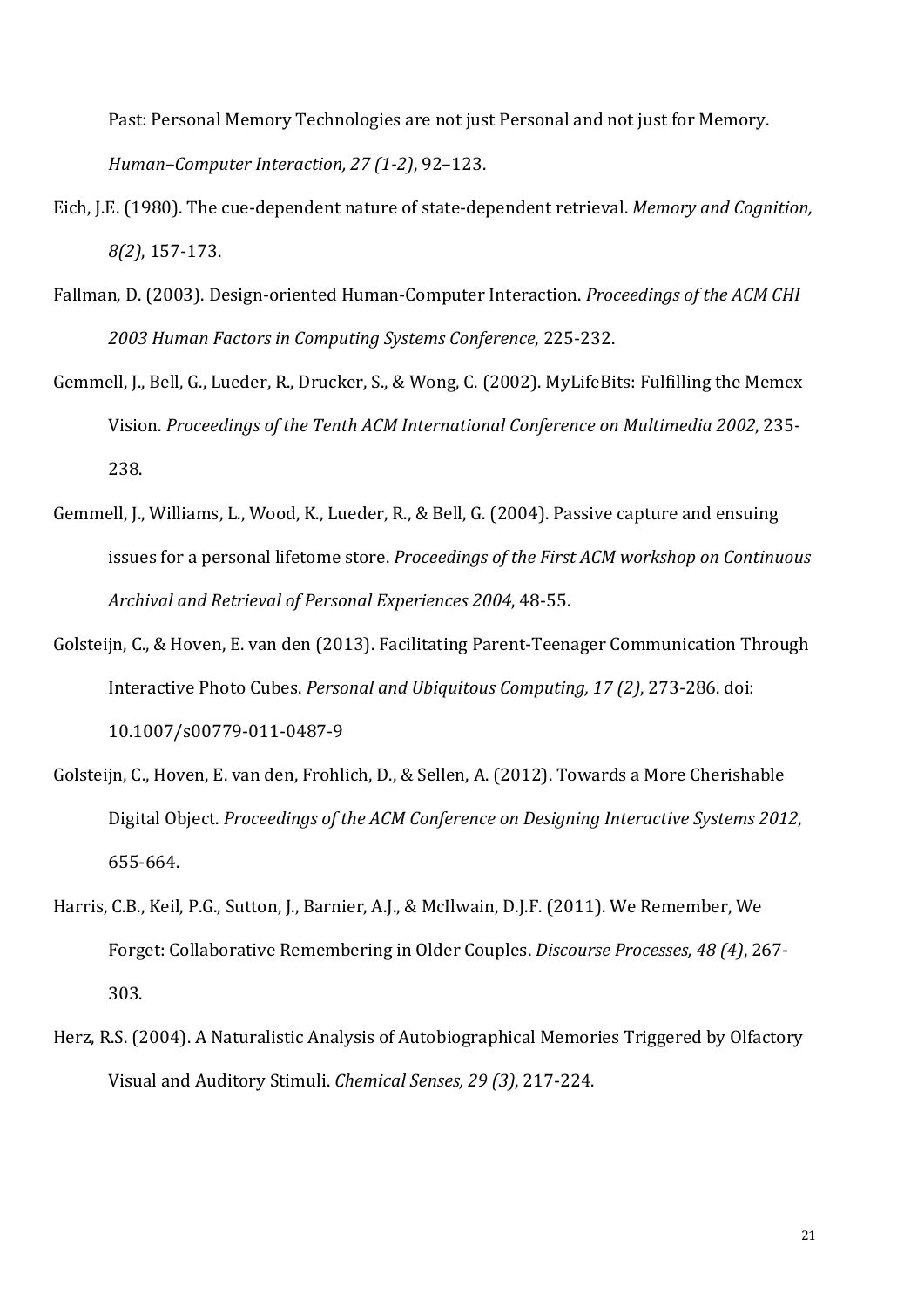- Hodges, S., Williams, L., Berry, E., Izadi, S., Srinivasan, J., Butler, A., Smyth, G, Kapur, N., & Wood, K. (2006). SenseCam: A retrospective memory aid. *Proceedings of the Eight International Conference on Ubiquitous Computing, 177-193.*
- Hoven, E. van den (forthcoming). A future-proof past: Designing for remembering experiences. *Memory Studies*, expected July 2014.
- Hoven, E. van den, & Eggen, B. (2008). Informing Augmented Memory System design through Autobiographical Memory theory. *Personal and Ubiquitous Computing, 12 (6)*, 433-443.
- Hoven, E. van den, & Eggen, B. (2009). The Effect of Cue Media on Recollections. *Human Technology,* 5 (1), 47-67.
- Hoven, E. van den, Frens, J., Aliakseyeu, D., Martens, J-B., Overbeeke, K., & Peters, P. (2007). Design Research & Tangible Interaction. *Proceedings of the 1st International Conference on Tangible and Embedded Interaction 2007*, 109-116.
- Hoven, E. van den, Sas, C., & Whittaker, S. (2012). Introduction to this Special Issue on Designing for Personal Memories: Past, Present and Future. *Human-Computer Interaction, 27 (1-2)*, 1-12. doi: 10.1080/07370024.2012.673451
- Hoven, E. van den, Smeenk, W., Bilsen, H., Zimmermann, R., Waart, S. de, & Turnhout, Koen van (2008). Communicating Commemmoration. *Proceedings of the International Workshop on* Social Interaction and Mundane Technologies 2008.
- Hudson, J. A., & Fivush, R. (1991). As time goes by: Sixth graders remember a kindergarten experience. *Applied Cognitive Psychology, 5, 347-360.*
- Jansen, M., Hoven, E. van den, & Frohlich, D. (2013). Pearl: Living media enabled by interactive photo projection. *Personal and Ubiquitous Computing*, Online First, doi 10.1007/s00779-013-0691-x
- Jones, G.V., & Martin, M. (2006). Primacy of memory linkage in choice among valued objects. *Memory & Cognition, 34 (8),* 1587-1597.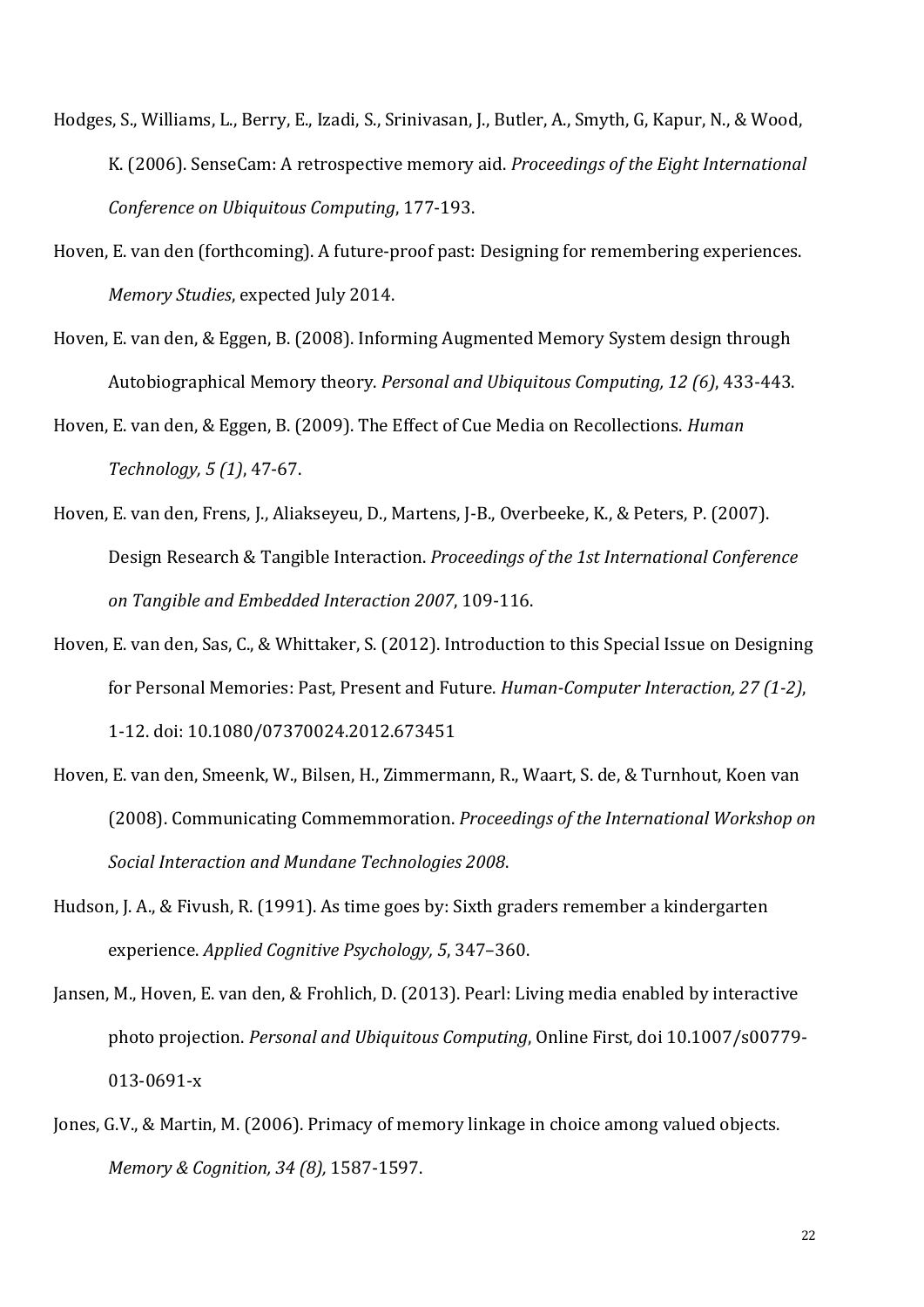- Kirk, D., & Sellen, A. (2010). On Human Remains: Values and Practice in the Home Archiving of Cherished Objects. *In ACM Transactions on Computer-Human Interaction, 17 (3), article* 10.
- Lindley, S. E. (2012). Before I Forget: From Personal Memory to Family History. *Human-Computer Interaction, 27 (1-2), 13-36.*

Mace, J.H. (2005). Priming Involuntary Autobiographical Memories. *Memory, 13 (8)*, 874-884.

- Mann, S. (2004). Continuous lifelong capture of personal experience with EyeTap. *Proceedings of* the First ACM workshop on Continuous Archival and Retrieval of Personal Experiences *2004*, 1-21.
- Morris, C.D., Bransford, J.D., & Franks, J.J. (1977). Levels of Processing Versus Transfer Appropriate Processing. *Journal of Verbal Learning and Verbal Behavior*, 16, 519-533.
- Nunes, M., Greenberg, S., & Neustaedter, C. (2009). Using physical memorabilia as opportunities to move into collocated digital photo-sharing. *International Journal of Human Computer Studies, 67 (12)*. 1087–1111.
- O'Hara, K., Helmes, J., Sellen, A., Harper, R., Bhömer, M. ten, & Hoven, E. van den (2012). Food for talk: phototalk in the context of sharing a meal. *Human-Computer Interaction, vol. 27 (1-*2), 124-150. doi: 10.1080/07370024.2012.656069

Oxford online dictionary (2013). Retrieved April 12, 2013, from: oxforddictionaries.com

- Petrelli, D., Hoven, E. van den, & Whittaker, S. (2009). Making History: Intentional Capture of Future Memories. Proceedings of the ACM CHI 2009 Human Factors in Computing Systems *Conference,* 1723-1732.
- Petrelli, D., & Whittaker, S. (2010). Family memories in the home: contrasting physical and digital mementos. *Personal Ubiquitous Computing, 14 (2), 153-169.*
- Pipe, M.-E., & Wilson, J. C. (1994). Cues and secrets: Influences on children's event reports. *Developmental Psychology, 30*, 515–525.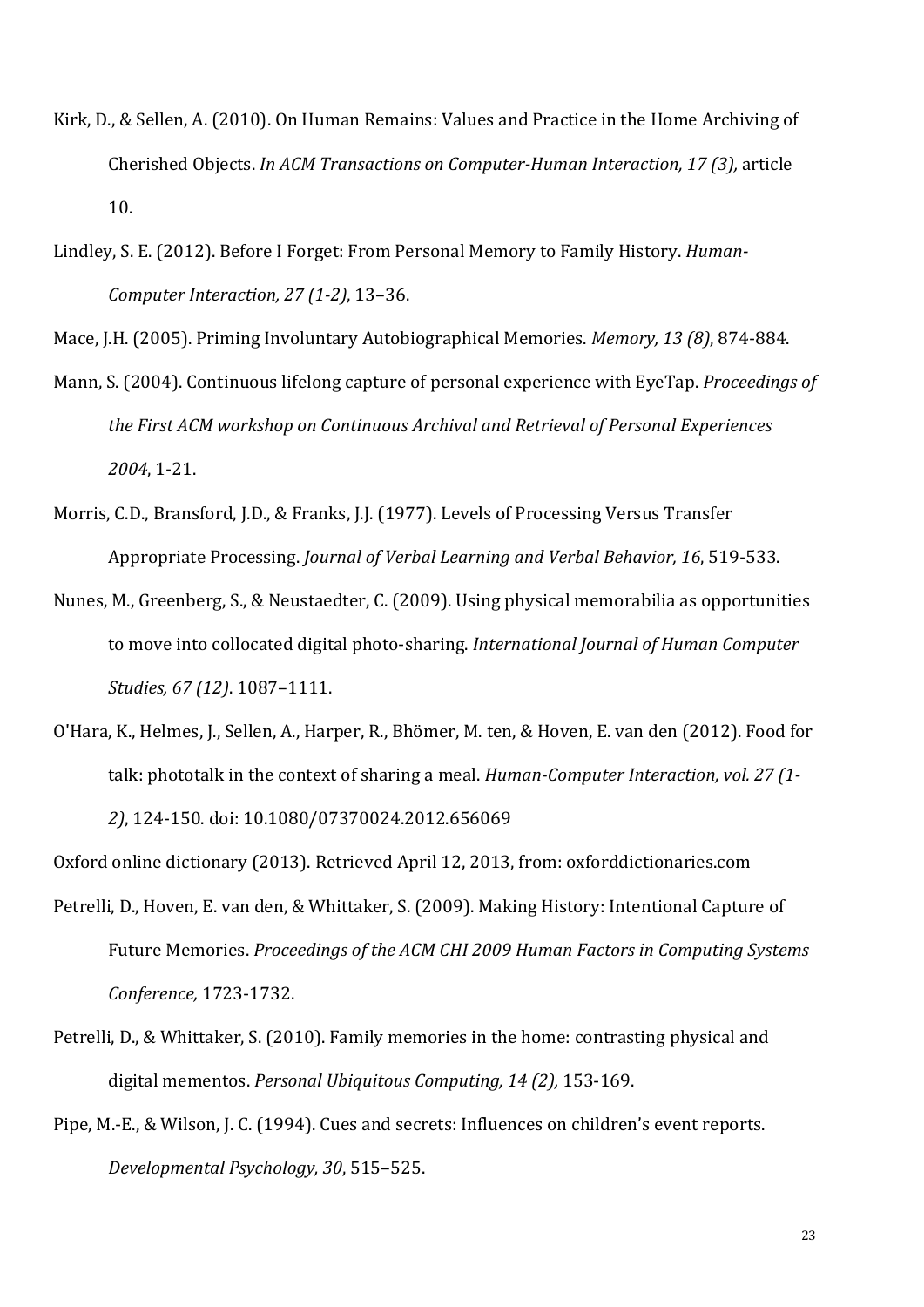- Reder, L.M., & Ritter, F.E. (1992). What Determines Initial Feeling of Knowing? Familiarity With Question Terms, Not With the Answer. *Journal of Experimental Psychology: Learning*, *Memory, and Cognition, 18 (3), 435-451.*
- Reitsma, L., Smith, A., & Hoven, E. van den (2013). StoryBeads: Preserving Indigenous Knowledge through Tangible Interaction Design. *Accepted for publication at the* International Conference on Culture and Computing 2013.
- Rogers, Y., Sharp, H., & Preece, J. (2011). *Interaction design: Beyond Human-Computer Interaction, 3rd Edition.* Chichester, UK: Wiley.
- Rubin, D. C., Groth, E., & Goldsmith, D. J. (1984). Olfactory cuing of autobiographical memory. *American Journal of Psychology, 97,* 493–507.
- Sellen, A., Fogg, A., Aitken, M., Hodges, S., Rother, C., & Wood, K. (2007). Do life-logging technologies support memory for the past? An experimental study using SenseCam. *Proceedings of the ACM CHI 2007 Human Factors in Computing Systems Conference, 81-91.*
- Sellen, A., & Whittaker, S. (2010). Beyond Total Capture: A Constructive Critique of Lifelogging. *Communications of the Association for Computing Machinery (ACM)*, 53 (5), 70–77.
- Stevens, M.M., Abowd, G.D., Truong, K.N., & Vollmer, F. (2003). Getting into the living memory box: family archives & holistic design. *Personal and Ubiquitous Computing, 7, 210–216.*
- Tulving, E., & Thomson, D.M. (1973). Encoding Specificity and Retrieval Processes in Episodic Memory. *Psychological Review, 80 (5)*, 352-373.
- Vaidya, C. J., & Gabrieli, J. D. E. (2000). Picture superiority in conceptual memory: Dissociative effects of encoding and retrieval tasks. Memory and Cognition, 28, 1165–1172.
- Vermuri, S., Schmandt, C., Bender, W., Tellex, S., & Lassey, B. (2004). An audio-based personal memory aid. *Proceedings of the Sixth International Conference on Ubiquitous Computing*, 400-417.